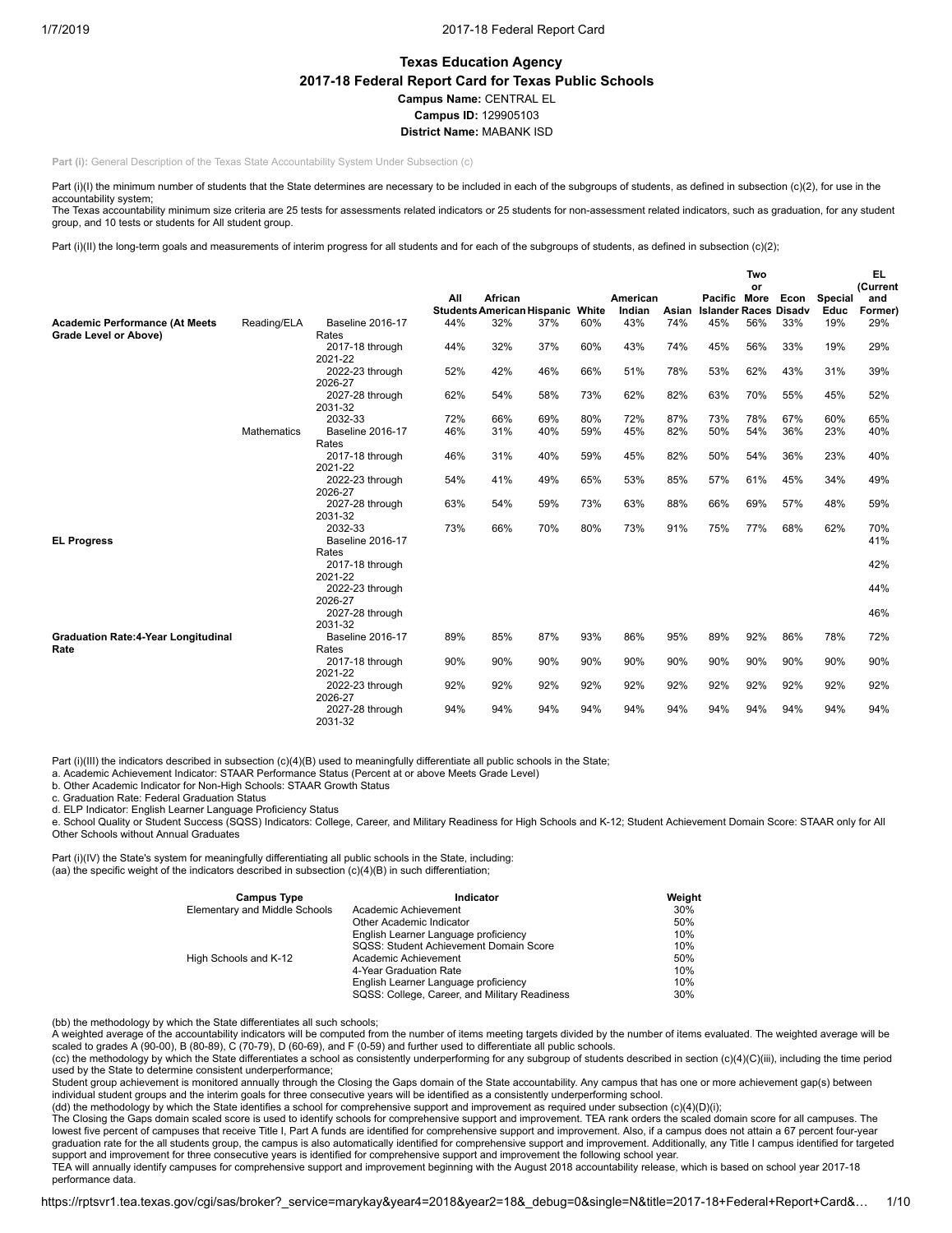Part (i)(V) the number and names of all public schools in the State identified by the State for comprehensive support and improvement under subsection (c)(4)(D)(i) or implementing

targeted support and improvement plans under subsection (d)(2);<br><u>[Comprehensive](https://tea.texas.gov/WorkArea/DownloadAsset.aspx?id=51539624659) Support and Improvement Schools</u> and <u>[Additional](https://tea.texas.gov/WorkArea/DownloadAsset.aspx?id=51539624660) Targeted Support Schools</u> list those campuses that have been identified for comprehensive supp

Part (i)(VI) the exit criteria established by the State as required under clause (i) of subsection (d)(3)(A), including the length of years established under clause (i)(II) of such subsection. Campuses that do not rank in the bottom five percent of the Closing the Gaps domain for two consecutive years and have increased a letter grade (for example, from F to D or from D to C) on the Closing the Gaps domain will be considered as having successfully exited comprehensive support and improvement status. To exit additional targeted support and improvement status, a student group must meet at least 50 percent of the indicators evaluated and meet the targets for the Academic Achievement component in both reading and mathematics.

Part (ii): Student Achievement by Proficiency Level

This section provides information on student achievement on the STAAR (State of Texas Assessments of Academic Readiness) performance for mathematics, ELA/reading, and science by grade level and proficiency level for the 2017-18 school year. These results include all students tested, regardless of whether they were in the accountability subset.

|                                                         |                        |         |         |         |                                                                                                                                             |                |                          |                          |                   | Two                      |         |                          |                          |                |         |                          |                          |  |        |  |
|---------------------------------------------------------|------------------------|---------|---------|---------|---------------------------------------------------------------------------------------------------------------------------------------------|----------------|--------------------------|--------------------------|-------------------|--------------------------|---------|--------------------------|--------------------------|----------------|---------|--------------------------|--------------------------|--|--------|--|
|                                                         |                        |         |         |         | African<br>StateDistrictCampusAmericanHispanicWhite Indian AsianIslanderRacesDisadvDisadvCWDCWOD EL MaleFemaleMigrantHomeless Care Military |                |                          | American                 | Pacific More Econ | or                       |         | Non<br>Econ              |                          |                |         |                          |                          |  | Foster |  |
| <b>STAAR Percent at Approaches Grade Level or Above</b> |                        |         |         |         |                                                                                                                                             |                |                          |                          |                   |                          |         |                          |                          |                |         |                          |                          |  |        |  |
| Grade 3                                                 |                        |         |         |         |                                                                                                                                             |                |                          |                          |                   |                          |         |                          |                          |                |         |                          |                          |  |        |  |
| Reading                                                 | All<br>Students        | 77% 87% |         | 81%     |                                                                                                                                             | 61%            | 85%                      |                          |                   |                          | 71%     | 93%                      | 67% 83%                  |                |         | 81%                      | 80%                      |  |        |  |
|                                                         | <b>CWD</b>             | 51%     | 70%     | 67%     |                                                                                                                                             |                | 70%                      |                          |                   |                          | 60%     |                          | 67%                      |                |         | 63%                      |                          |  |        |  |
|                                                         | <b>CWOD 79%</b>        |         | 88%     | 83%     | $\overline{a}$                                                                                                                              | 63%            | 87%                      |                          |                   |                          | 73%     | 93%                      | $\overline{a}$           | 83%            |         | 85%                      | 81%                      |  |        |  |
|                                                         | EL                     | 70%     | 76%     | $\star$ |                                                                                                                                             | ÷              |                          |                          |                   |                          |         | $\star$                  |                          |                |         |                          | $\star$                  |  |        |  |
|                                                         | Male                   | 74%     | 85%     | 81%     | $\overline{a}$                                                                                                                              | $\star$        | 87%                      | $\overline{\phantom{a}}$ |                   |                          | 62%     | 96%                      | 63%                      | 85%            |         | 81%                      |                          |  |        |  |
|                                                         | Female 79%             |         | 88%     | 80%     | ÷                                                                                                                                           | 73%            | 82%                      | $\overline{a}$           |                   | $\star$                  | 77%     | 88%                      |                          | 81%            |         |                          | 80%                      |  |        |  |
| <b>Mathematics</b>                                      | All                    | 77%     | 93%     | 90%     | ٠                                                                                                                                           | 67%            | 96%                      |                          |                   |                          | 86%     | 95%                      | 75%                      | 91% 63% 87%    |         |                          | 93%                      |  |        |  |
|                                                         | Students               |         |         |         |                                                                                                                                             |                |                          |                          |                   |                          |         |                          |                          |                |         |                          |                          |  |        |  |
|                                                         | <b>CWD</b>             | 52%     | 82%     | 75%     | $\overline{\phantom{a}}$                                                                                                                    | $\star$        | 80%                      |                          |                   |                          | 70%     |                          | 75%                      |                |         | 75%                      |                          |  |        |  |
|                                                         | CWOD 80%               |         | 94%     | 91%     | $\overline{\phantom{a}}$                                                                                                                    | 69%            | 97%                      |                          |                   | $\star$                  | 88%     | 95%                      | $\overline{\phantom{a}}$ | 91%            |         | 63%87%                   | 95%                      |  |        |  |
|                                                         | EL                     | 74%     | 76%     | 63%     | ÷                                                                                                                                           | 63%            | $\overline{\phantom{a}}$ |                          |                   |                          | 71%     | $\star$                  |                          | 63%            | 63%     |                          |                          |  |        |  |
|                                                         | Male                   | 77%     | 91%     | 87%     | $\overline{\phantom{a}}$                                                                                                                    |                | 92%                      | $\overline{a}$           |                   |                          | 75%     | 96%                      | 75%                      | 87%            |         | 87%                      | $\overline{\phantom{a}}$ |  |        |  |
|                                                         | Female 78%             |         | 95%     | 93%     |                                                                                                                                             | 73%            | 100%                     |                          |                   |                          | 93%     | 94%                      |                          | 95%            |         |                          | 93%                      |  |        |  |
|                                                         |                        |         |         |         |                                                                                                                                             |                |                          |                          |                   |                          |         |                          |                          |                |         |                          |                          |  |        |  |
| Grade 4                                                 |                        |         |         |         |                                                                                                                                             |                |                          |                          |                   |                          |         |                          |                          |                |         |                          |                          |  |        |  |
| Reading                                                 | All<br>Students        | 72%     | 85%     | 74%     |                                                                                                                                             | 61%            | 78%                      |                          |                   | 86%                      | 63%     | 93%                      | 50%                      | 77%            |         | 70%                      | 78%                      |  |        |  |
|                                                         | <b>CWD</b>             | 46%     | 66%     | 50%     |                                                                                                                                             | $\star$        | 63%                      |                          |                   |                          | 55%     | $\star$                  | 50%                      |                |         |                          |                          |  |        |  |
|                                                         | <b>CWOD 75%</b>        |         | 87%     | 77%     |                                                                                                                                             | 70%            | 79%                      |                          |                   | 86%                      | 64%     | 95%                      |                          | 77%            |         | 72%                      | 81%                      |  |        |  |
|                                                         | EL                     | 60%     | 62%     | $\star$ |                                                                                                                                             |                |                          |                          |                   |                          |         |                          |                          |                |         |                          |                          |  |        |  |
|                                                         | Male                   | 70%     | 85%     | 70%     | $\star$                                                                                                                                     | 58%            | 73%                      | $\overline{\phantom{a}}$ |                   | $\star$                  | 59%     | 87%                      |                          | 72%            |         | 70%                      |                          |  |        |  |
|                                                         | Female 75%             |         | 85%     | 78%     | ×                                                                                                                                           | 64%            | 83%                      | $\overline{a}$           |                   | $\star$                  | 66%     | 100%                     |                          | 81%            |         |                          | 78%                      |  |        |  |
|                                                         |                        | 77%     | 91%     |         |                                                                                                                                             |                |                          |                          |                   |                          |         |                          | 50%                      |                |         |                          |                          |  |        |  |
| Mathematics                                             | All<br>Students        |         |         | 85%     |                                                                                                                                             | 78%<br>$\star$ | 87%<br>$\star$           |                          |                   | 86%                      | 79%     | 94%                      |                          | 89%            |         | 85%                      | 85%                      |  |        |  |
|                                                         | <b>CWD</b>             | 49%     | 61%     | 50%     | ÷                                                                                                                                           |                |                          |                          |                   | $\overline{\phantom{a}}$ | 55%     | $\star$                  | 50%                      | ٠              |         |                          |                          |  |        |  |
|                                                         | <b>CWOD 81%</b>        |         | 95%     | 89%     |                                                                                                                                             | 85%            | 91%                      |                          |                   | 86%                      | 84%     | 96%                      |                          | 89%            |         | 88%                      | 89%                      |  |        |  |
|                                                         | EL                     | 72%     | 77%     | $\star$ |                                                                                                                                             |                |                          |                          |                   | $\star$                  |         |                          |                          |                |         |                          |                          |  |        |  |
|                                                         | Male                   | 77%     | 91%     | 85%     |                                                                                                                                             | 67%            | 88%                      |                          |                   |                          | 79%     | 92%                      |                          | 88%            |         | 85%                      |                          |  |        |  |
|                                                         | Female 78%             |         | 91%     | 85%     | $\star$                                                                                                                                     | 91%            | 86%                      |                          |                   | $\star$                  | 79%     | 95%                      | $\star$                  | 89%            |         |                          | 85%                      |  |        |  |
| <b>STAAR Percent at Meets Grade Level or Above</b>      |                        |         |         |         |                                                                                                                                             |                |                          |                          |                   |                          |         |                          |                          |                |         |                          |                          |  |        |  |
| Grade 3                                                 |                        |         |         |         |                                                                                                                                             |                |                          |                          |                   |                          |         |                          |                          |                |         |                          |                          |  |        |  |
| Reading                                                 | All<br>Students        |         | 43% 54% | 51%     |                                                                                                                                             | 39%            | 54%                      |                          |                   |                          | 37%     | 67%                      | 58%                      | 49%            |         | 51%                      | 50%                      |  |        |  |
|                                                         | <b>CWD</b>             | 28%     | 52%     | 58%     | ٠                                                                                                                                           | $\star$        | 60%                      |                          |                   |                          | 60%     | $\star$                  | 58%                      | $\overline{a}$ |         | 50%                      |                          |  |        |  |
|                                                         | CWOD 44%               |         | 54%     | 49%     |                                                                                                                                             | 38%            | 52%                      |                          |                   | $\star$                  | 32%     | 68%                      |                          | 49%            |         | 51%                      | 48%                      |  |        |  |
|                                                         | EL                     | 32%     | 18%     | $\star$ | ٠                                                                                                                                           |                |                          |                          |                   |                          |         |                          |                          |                |         |                          |                          |  |        |  |
|                                                         | Male                   | 40%     | 53%     | 51%     | ÷                                                                                                                                           |                | 58%                      |                          |                   |                          | 29%     | 69%                      | 50%                      | 51%            |         | 51%                      |                          |  |        |  |
|                                                         | Female 45%             |         | 55%     | 50%     | ٠                                                                                                                                           | 45%            | 48%                      | $\overline{\phantom{a}}$ |                   | $\star$                  | 43%     | 63%                      | $\star$                  | 48%            |         |                          | 50%                      |  |        |  |
| Mathematics All                                         |                        | 46%     | 69%     | 68%     |                                                                                                                                             | 61%            | 69%                      |                          |                   |                          | 62%     | 76%                      | 67%                      | 68%            |         | 63%72%                   | 65%                      |  |        |  |
|                                                         | Students<br><b>CWD</b> | 30%     | 64%     | 67%     |                                                                                                                                             | $\star$        | 70%                      |                          |                   |                          | 70%     | $\star$                  | 67%                      |                |         | 63%                      |                          |  |        |  |
|                                                         | CWOD 48%               |         | 70%     | 68%     | $\overline{\phantom{a}}$                                                                                                                    | 63%            | 67%                      |                          |                   | $\star$                  | 59%     | 78%                      |                          | 68%            |         | 63%72%                   | 64%                      |  |        |  |
|                                                         | EL                     | 39%     | 65%     | 63%     |                                                                                                                                             | 63%            |                          |                          |                   |                          | 71%     |                          |                          | 63%            | 63%     |                          |                          |  |        |  |
|                                                         | Male                   | 47%     | 71%     | 72%     |                                                                                                                                             | $\star$        | 73%                      |                          |                   | $\star$                  | 60%     | 81%                      | 63%                      | 72%            | *       | 72%                      |                          |  |        |  |
|                                                         | Female 45%             |         | 68%     | 65%     |                                                                                                                                             | 64%            | 64%                      |                          |                   | $\star$                  | 63%     | 69%                      | $\star$                  | 64%            | $\star$ |                          | 65%                      |  |        |  |
|                                                         |                        |         |         |         |                                                                                                                                             |                |                          |                          |                   |                          |         |                          |                          |                |         |                          |                          |  |        |  |
| Grade 4<br>Reading                                      | All                    |         | 45% 58% | 48%     | $\star$                                                                                                                                     | 39%            | 52%                      |                          |                   | 43%                      | 35%     |                          |                          | 70% 42% 49%    |         | * $49%$                  | 47%                      |  |        |  |
|                                                         | Students               |         |         |         |                                                                                                                                             |                |                          |                          |                   |                          |         |                          |                          |                |         |                          |                          |  |        |  |
|                                                         | CWD                    |         | 28% 41% | 42%     |                                                                                                                                             | $\star$        | 50%                      |                          |                   |                          | 45%     | $\star$                  | 42%                      |                |         |                          |                          |  |        |  |
|                                                         | <b>CWOD 47%</b>        |         | 60%     | 49%     | ×                                                                                                                                           | 45%            | 52%                      |                          |                   | 43%                      | 33%     | 72%                      | $\overline{\phantom{a}}$ | 49%            |         | 48%                      | 50%                      |  |        |  |
|                                                         | EL                     | 29%     | 23%     | $\star$ |                                                                                                                                             |                | $\overline{\phantom{a}}$ |                          |                   |                          | $\star$ | $\overline{\phantom{a}}$ |                          |                |         |                          |                          |  |        |  |
|                                                         | Male                   | 43%     | 61%     | 49%     | $\star$                                                                                                                                     | 42%            | 50%                      |                          |                   | $\star$                  | 41%     | 61%                      |                          | 48%            |         | 49%                      | $\overline{\phantom{a}}$ |  |        |  |
|                                                         | Female 47%             |         | 55%     | 47%     |                                                                                                                                             | 36%            | 54%                      |                          |                   | $\star$                  | 29%     | 81%                      | $^\star$                 | 50%            |         | $\overline{\phantom{a}}$ | 47%                      |  |        |  |
| Mathematics All                                         | <b>Students</b>        | 48%     | 69%     | 61%     |                                                                                                                                             | 48%            | 62%                      |                          |                   | 86%                      | 49%     |                          | 79% 33% 64%              |                |         | 61%                      | 60%                      |  |        |  |
|                                                         | <b>CWD</b>             | 29%     | 44%     | 33%     |                                                                                                                                             | $\star$        | $\star$                  |                          |                   | $\overline{\phantom{a}}$ | 36%     | $^\star$                 | 33%                      |                |         |                          |                          |  |        |  |
|                                                         | CWOD 50%               |         | 72%     | 64%     |                                                                                                                                             | 55%            | 64%                      |                          |                   | 86%                      | 51%     | 80%                      | $\overline{a}$           | 64%            |         |                          | 63% 64%                  |  |        |  |
|                                                         | EL                     | 38%     | 38%     | $\star$ |                                                                                                                                             | $\star$        |                          |                          |                   |                          | $\star$ |                          |                          |                |         |                          |                          |  |        |  |
|                                                         | Male                   | 48%     | 70%     | 61%     |                                                                                                                                             | 42%            | 64%                      |                          |                   | $\star$                  | 50%     | 76%                      |                          | 63%            |         | 61%                      |                          |  |        |  |
|                                                         | Female 47% 68%         |         |         | 60%     |                                                                                                                                             | 55%            | 60%                      |                          |                   |                          | 47%     | 82%                      | $\star$                  | 64%            |         | $\overline{\phantom{a}}$ | 60%                      |  |        |  |
|                                                         |                        |         |         |         |                                                                                                                                             |                |                          |                          |                   |                          |         |                          |                          |                |         |                          |                          |  |        |  |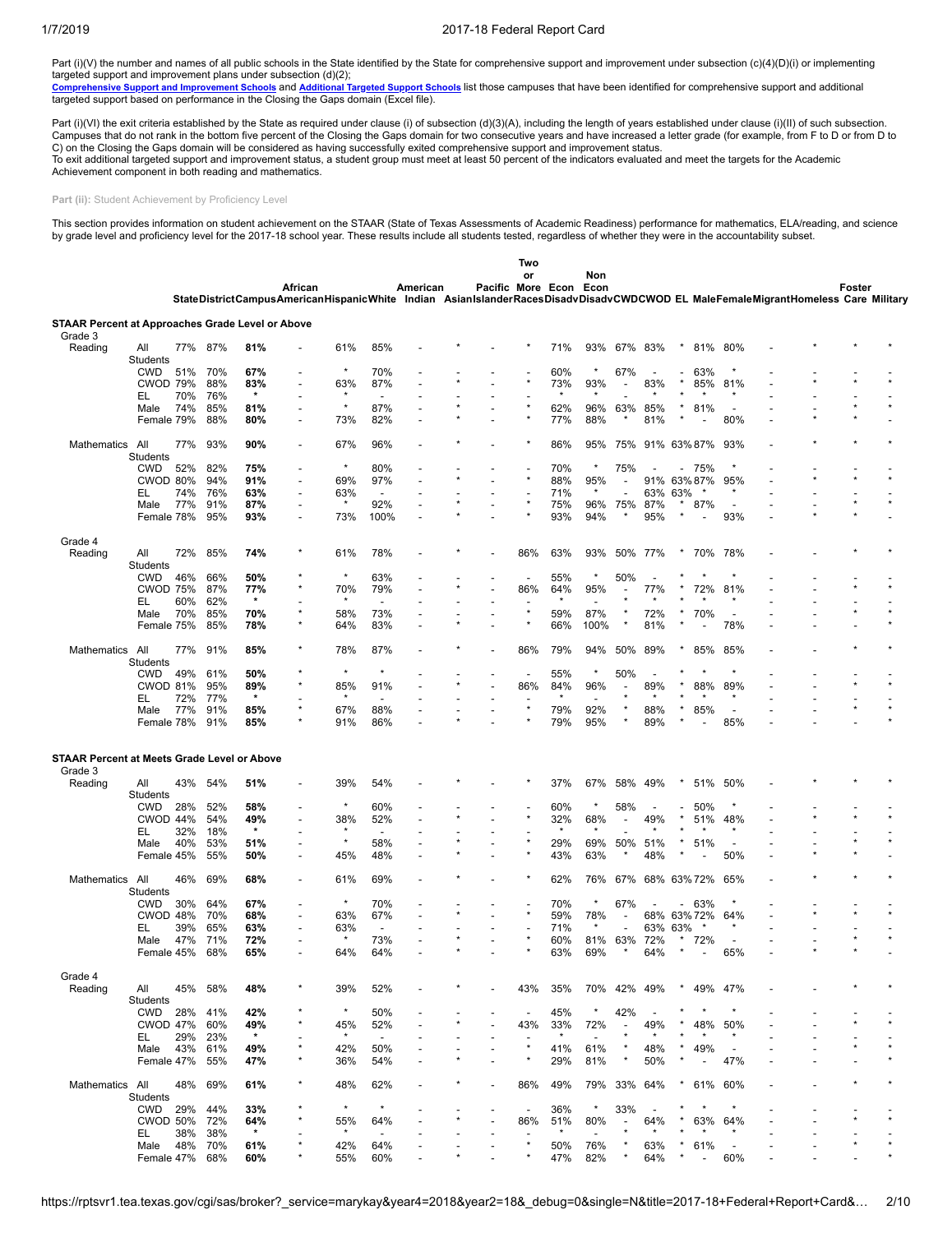**Two or Non**

African American Pacific More Econ Econ<br>StateDistrictCampusAmericanHispanicWhite Indian AsianIslanderRacesDisadvDisadvCWDCWOD EL MaleFemaleMigrantHomeless Care Military

| Grade 3                                                               |                               |            |            |                |                                            |            |                                 |                               |         |                          |            |                |                          |                          |                                            |                                 |  |         |
|-----------------------------------------------------------------------|-------------------------------|------------|------------|----------------|--------------------------------------------|------------|---------------------------------|-------------------------------|---------|--------------------------|------------|----------------|--------------------------|--------------------------|--------------------------------------------|---------------------------------|--|---------|
| Reading                                                               | All<br>Students               | 24%        | 31%        | 28%            |                                            | 17%        | 31%                             |                               |         |                          | 16%        | 43%            | 8%                       | 31%                      | 28%                                        | 28%                             |  |         |
|                                                                       | <b>CWD</b>                    | 9%         | 17%        | 8%             |                                            | $\star$    | 10%                             |                               |         |                          | 0%         | $\star$        | 8%                       |                          | 13%<br>$\overline{\phantom{0}}$            | ×                               |  |         |
|                                                                       | CWOD 26%                      |            | 32%        | 31%            |                                            | 19%        | 34%                             |                               |         |                          | 20%        | 43%            |                          | 31%                      | 31%                                        | 31%                             |  |         |
|                                                                       | EL<br>Male                    | 15%<br>22% | 0%<br>28%  | $\star$<br>28% |                                            | $\star$    | 29%                             |                               |         |                          | 10%        | 42%            | 13%                      | 31%                      | 28%                                        | $\overline{\phantom{a}}$        |  |         |
|                                                                       | Female 26%                    |            | 34%        | 28%            |                                            | 9%         | 33%                             |                               |         |                          | 20%        | 44%            |                          | 31%                      |                                            | 28%                             |  |         |
| Mathematics                                                           | All                           | 22%        | 35%        | 39%            |                                            | 17%        | 43%                             |                               |         |                          | 26%        | 55%            | 33%                      | 40%                      | 13%48%                                     | 30%                             |  |         |
|                                                                       | Students                      |            |            |                |                                            |            |                                 |                               |         |                          |            |                |                          |                          |                                            |                                 |  |         |
|                                                                       | <b>CWD</b>                    | 12%        | 36%        | 33%            |                                            | $\star$    | 30%                             |                               |         |                          | 30%        |                | 33%                      |                          | 38%<br>$\overline{\phantom{a}}$            |                                 |  |         |
|                                                                       | CWOD 24%<br>EL                | 17%        | 35%<br>18% | 40%<br>13%     | $\overline{a}$<br>$\overline{\phantom{a}}$ | 13%<br>13% | 44%<br>$\overline{\phantom{a}}$ |                               |         |                          | 24%<br>14% | 55%<br>$\star$ |                          | 40%<br>13%               | 13%49%<br>13%<br>$\star$                   | 31%<br>$\star$                  |  |         |
|                                                                       | Male                          | 23%        | 37%        | 48%            | $\overline{\phantom{a}}$                   | $\star$    | 51%                             | $\overline{a}$                |         |                          | 25%        | 65%            | 38%                      | 49%                      | 48%                                        | $\overline{a}$                  |  |         |
|                                                                       | Female 21%                    |            | 32%        | 30%            | $\overline{a}$                             | 18%        | 33%                             |                               |         |                          | 27%        | 38%            |                          | 31%                      |                                            | 30%                             |  |         |
| Grade 4                                                               |                               |            |            |                |                                            |            |                                 |                               |         |                          |            |                |                          |                          |                                            |                                 |  |         |
| Reading                                                               | All                           | 23%        | 28%        | 17%            |                                            | 17%        | 19%                             |                               |         | 14%                      | 10%        | 30%            | 8%                       | 18%                      | *<br>18%                                   | 17%                             |  |         |
|                                                                       | Students<br><b>CWD</b>        | 9%         | 9%         | 8%             |                                            | $\star$    | 13%                             |                               |         | $\overline{\phantom{a}}$ | 9%         | $\star$        | 8%                       |                          | $\star$                                    | ×                               |  |         |
|                                                                       | <b>CWOD 25%</b>               |            | 30%        | 18%            |                                            | 20%        | 19%                             |                               |         | 14%                      | 10%        | 30%            |                          | 18%                      | 18%                                        | 19%                             |  |         |
|                                                                       | EL                            | 12%        | 8%         | $\star$        |                                            |            |                                 |                               |         |                          |            |                |                          |                          |                                            |                                 |  |         |
|                                                                       | Male                          | 22%        | 28%        | 18%            | $\star$                                    | 17%        | 18%                             |                               |         |                          | 15%        | 22%            | $\star$                  | 18%                      | 18%                                        | $\overline{\phantom{a}}$        |  |         |
|                                                                       | Female 25%                    |            | 27%        | 17%            |                                            | 18%        | 20%                             | $\overline{a}$                |         |                          | 5%         | 38%            |                          | 19%                      |                                            | 17%                             |  |         |
| Mathematics                                                           | All                           | 26%        | 40%        | 34%            |                                            | 43%        | 32%                             |                               |         | 29%                      | 26%        | 45%            | 8%                       | 36%                      | 36%                                        | 32%                             |  |         |
|                                                                       | <b>Students</b><br><b>CWD</b> | 11%        | 28%        | 8%             |                                            | $\star$    |                                 |                               |         |                          | 9%         | $\star$        | 8%                       |                          |                                            |                                 |  |         |
|                                                                       | CWOD 28%                      |            | 42%        | 36%            |                                            | 50%        | 34%                             |                               |         | 29%                      | 30%        | 46%            | $\blacksquare$           | 36%                      | 38%                                        | 35%                             |  |         |
|                                                                       | EL                            | 18%        | 23%        | $\star$        |                                            | $\star$    |                                 |                               |         |                          | $\star$    | $\overline{a}$ |                          |                          |                                            | $\star$                         |  |         |
|                                                                       | Male                          | 27%        | 43%        | 36%            |                                            | 42%        | 36%                             | ÷,                            |         | $\star$                  | 29%        | 44%            |                          | 38%                      | 36%                                        | ÷                               |  |         |
|                                                                       | Female 25%                    |            | 37%        | 32%            |                                            | 45%        | 29%                             |                               |         |                          | 24%        | 45%            |                          | 35%                      |                                            | 32%                             |  |         |
|                                                                       |                               |            |            |                |                                            |            |                                 |                               |         |                          |            |                |                          |                          |                                            |                                 |  |         |
| <b>STAAR Percent at Approaches Grade Level or Above</b><br>All Grades |                               |            |            |                |                                            |            |                                 |                               |         |                          |            |                |                          |                          |                                            |                                 |  |         |
| All Subjects                                                          | All                           | 77%        | 86%        | 82%            | 63%                                        | 67%        | 86%                             |                               | 100%    | 89%                      | 74%        | 94%            | 62%                      |                          | 85% 53% 80%                                | 84%                             |  | 83%     |
|                                                                       | <b>Students</b><br><b>CWD</b> | 45%        | 57%        | 62%            | $\star$                                    | $\star$    | 69%                             | ÷,                            |         |                          | 61%        | *              | 62%                      |                          | *<br>66%                                   | 56%                             |  |         |
|                                                                       | CWOD 80%                      |            | 90%        | 85%            | $\star$                                    | 72%        | 88%                             | ÷                             | 100%    | 89%                      | 76%        | 95%            | $\blacksquare$           |                          | 85% 58% 83%                                | 87%                             |  | 83%     |
|                                                                       | EL                            | 60%        | 70%        | 53%            | $\overline{\phantom{a}}$                   | 53%        | $\overline{\phantom{a}}$        | ٠                             |         |                          | 57%        | $\star$        |                          | 58%                      | 53%36%                                     | 69%                             |  |         |
|                                                                       | Male                          | 74%        | 83%        | 80%            | $\star$                                    | 58%        | 85%                             |                               |         | 100%                     | 69%        | 93%            | 66%                      | 83%                      | 36%80%                                     |                                 |  |         |
|                                                                       | Female 79%                    |            | 90%        | 84%            |                                            | 75%        | 87%                             |                               |         | 80%                      | 78%        | 95%            | 56%                      | 87%                      | 69%<br>$\overline{\phantom{a}}$            | 84%                             |  |         |
| Reading                                                               | All<br>Students               | 73%        | 80%        | 77%            |                                            | 61%        | 81%                             |                               |         | 89%                      | 66%        | 93%            | 58%                      |                          | 79% 47%75%                                 | 79%                             |  |         |
|                                                                       | <b>CWD</b>                    | 39%        | 42%        | 58%            |                                            | $\star$    | 67%                             |                               |         |                          | 57%        | ×              | 58%                      |                          | $^{\star}$<br>60%                          | 56%                             |  |         |
|                                                                       | <b>CWOD 77%</b>               |            | 86%        | 79%            | $\star$                                    | 67%        | 83%                             | ÷,                            |         | 89%                      | 68%        | 94%            | $\overline{\phantom{a}}$ |                          | 79% 54% 78%                                | 81%                             |  |         |
|                                                                       | EL                            | 52%        | 62%        | 47%            | $\star$                                    | 47%        | $\overline{\phantom{a}}$        |                               |         | $\star$                  | 50%        | $\star$        |                          | 54%                      | 47%<br>$\ast$<br>*                         | 63%                             |  |         |
|                                                                       | Male<br>Female 77%            | 69%        | 77%<br>84% | 75%<br>79%     |                                            | 53%<br>68% | 79%<br>82%                      | ٠<br>$\overline{\phantom{a}}$ |         |                          | 60%<br>71% | 92%<br>95%     | 60%<br>56%               | 78%                      | 75%<br>81% 63%<br>$\overline{\phantom{a}}$ | $\overline{\phantom{a}}$<br>79% |  |         |
| Mathematics                                                           | All                           | 80%        | 92%        | 87%            |                                            | 73%        | 91%                             |                               |         | 89%                      | 82%        | 94%            | 65%                      |                          | 90% 60% 86%                                | 89%                             |  |         |
|                                                                       | <b>Students</b>               |            |            |                |                                            |            |                                 |                               |         |                          |            |                |                          |                          |                                            |                                 |  |         |
|                                                                       | <b>CWD</b>                    | 52%        | 74%        | 65%            |                                            | $\star$    | 71%                             |                               |         |                          | 65%        |                | 65%                      |                          | *<br>67%                                   | 56%                             |  |         |
|                                                                       | CWOD 83%                      |            | 95%        | 90%            |                                            | 78%        | 93%                             |                               |         | 89%                      | 85%        | 95%            | $\overline{\phantom{a}}$ |                          | 90% 62% 88%                                | 92%                             |  |         |
|                                                                       | EL                            | 70%        | 76%        | 60%            |                                            | 60%        | $\overline{\phantom{a}}$        |                               |         |                          | 64%        | $\star$        | $\star$                  |                          | 62% 60%<br>$\star$<br>$\star$              | 75%                             |  |         |
|                                                                       | Male<br>Female 82%            | 78%        | 89%<br>95% | 86%<br>89%     |                                            | 63%<br>82% | 90%<br>92%                      | ÷,                            |         |                          | 78%<br>85% | 94%<br>95%     | 67%<br>56%               | 88%                      | 86%<br>92% 75%<br>$\overline{\phantom{a}}$ | $\overline{\phantom{a}}$<br>89% |  |         |
|                                                                       |                               |            |            |                |                                            |            |                                 |                               |         |                          |            |                |                          |                          |                                            |                                 |  |         |
| STAAR Percent at Meets Grade Level or Above                           |                               |            |            |                |                                            |            |                                 |                               |         |                          |            |                |                          |                          |                                            |                                 |  |         |
| All Grades<br>All Subjects                                            | All                           |            | 47% 57%    | 57%            | 38%                                        | 46%        | 59%                             |                               | 83%     | 67%                      | 45%        | 73%            |                          |                          | 51% 57% 23% 58%                            | 55%                             |  | 17%     |
|                                                                       | Students                      |            |            |                |                                            |            |                                 |                               |         |                          |            |                |                          |                          |                                            |                                 |  |         |
|                                                                       | CWD                           | 23%        | 25%        | 51%            |                                            | $\star$    | 57%                             |                               |         | $\overline{\phantom{a}}$ | 54%        | *              | 51%                      | $\overline{\phantom{a}}$ | $* 55%$                                    | 44%                             |  |         |
|                                                                       | <b>CWOD 50%</b>               |            | 61%        | 57%            |                                            | 50%        | 59%                             | ÷,                            | 83%     | 67%                      | 43%        | 75%            | $\overline{\phantom{a}}$ |                          | 57% 27% 58%                                | 56%                             |  | 17%     |
|                                                                       | EL                            | 26%        | 30%        | 23%            |                                            | 23%        | $\blacksquare$                  | $\overline{\phantom{a}}$      | $\star$ | $\overline{\phantom{a}}$ | 25%        | $\star$        | $\star$                  |                          | 27% 23% 14%                                | 31%                             |  | $\star$ |
|                                                                       | Male<br>Female 50%            | 45%        | 55%<br>59% | 58%<br>55%     |                                            | 42%<br>50% | 61%<br>56%                      |                               |         | 75%<br>60%               | 45%<br>45% | 72%<br>75%     | 55%<br>44%               |                          | 58% 14% 58%<br>56% 31%<br>$\sim$           | $\overline{a}$<br>55%           |  |         |
|                                                                       |                               |            |            |                |                                            |            |                                 |                               |         |                          |            |                |                          |                          |                                            |                                 |  |         |
| Reading                                                               | All<br>Students               | 46%        | 50%        | 49%            |                                            | 39%        | 53%                             |                               |         | 44%                      | 36%        | 69%            |                          |                          | 50% 49% 7% 50%                             | 49%                             |  |         |
|                                                                       | CWD                           | 22%        | 20%        | 50%            |                                            | $\star$    | 56%                             |                               |         | $\overline{\phantom{a}}$ | 52%        | $^\star$       | 50%                      | $\overline{\phantom{a}}$ | $* 53%$                                    | 44%                             |  |         |
|                                                                       | CWOD 48%                      |            | 54%        | 49%            |                                            | 42%        | 52%                             | Ĭ.                            |         | 44%                      | 32%        | 70%            | $\overline{\phantom{a}}$ | 49%                      | 8% 49%                                     | 49%                             |  |         |
|                                                                       | EL                            | 21%        | 18%        | 7%             |                                            | 7%         | $\overline{\phantom{a}}$        |                               |         | $\star$                  | 7%         | $\star$        |                          | 8%                       | $\star$<br>7%                              | 13%                             |  |         |
|                                                                       | Male<br>Female 50%            | 41%        | 47%<br>54% | 50%<br>49%     |                                            | 37%<br>41% | 54%<br>51%                      |                               |         | $\star$                  | 36%<br>35% | 73%            | 65% 53%<br>44%           | 49%                      | $\star$<br>50%<br>49% 13%<br>$\sim$        | $\overline{a}$<br>49%           |  |         |
|                                                                       |                               |            |            |                |                                            |            |                                 |                               |         |                          |            |                |                          |                          |                                            |                                 |  |         |
| Mathematics All                                                       |                               | 48%        | 64%        | 64%            |                                            | 54%        | 65%                             |                               |         | 89%                      | 54%        | 78%            |                          |                          | 52% 65% 40% 66%                            | 62%                             |  |         |
|                                                                       | Students<br>CWD               | 26%        | 33%        | 52%            |                                            | $\star$    | 59%                             |                               |         | $\overline{\phantom{a}}$ | 55%        | $^\star$       | 52%                      |                          | $* 53%$                                    | 44%                             |  |         |
|                                                                       | <b>CWOD 51%</b>               |            | 68%        | 65%            |                                            | 58%        | 66%                             |                               |         | 89%                      | 54%        | 79%            | $\overline{\phantom{a}}$ |                          | 65% 46% 67%                                | 64%                             |  |         |
|                                                                       | EL                            | 33%        | 46%        | 40%            |                                            | 40%        | $\overline{\phantom{a}}$        |                               |         | $\overline{\phantom{a}}$ | 43%        | $\star$        | $\star$                  |                          | 46% 40%<br>$^\star$                        | 50%                             |  |         |
|                                                                       |                               |            |            |                |                                            |            |                                 |                               |         |                          |            |                |                          |                          |                                            |                                 |  |         |
|                                                                       | Male<br>Female 49% 66%        | 47%        | 62%        | 66%<br>62%     |                                            | 47%<br>59% | 68%<br>61%                      |                               |         |                          | 54%<br>54% | 78%            | 53%                      | 67%                      | $* 66%$<br>76% 44% 64% 50% -               | $\overline{\phantom{a}}$<br>62% |  |         |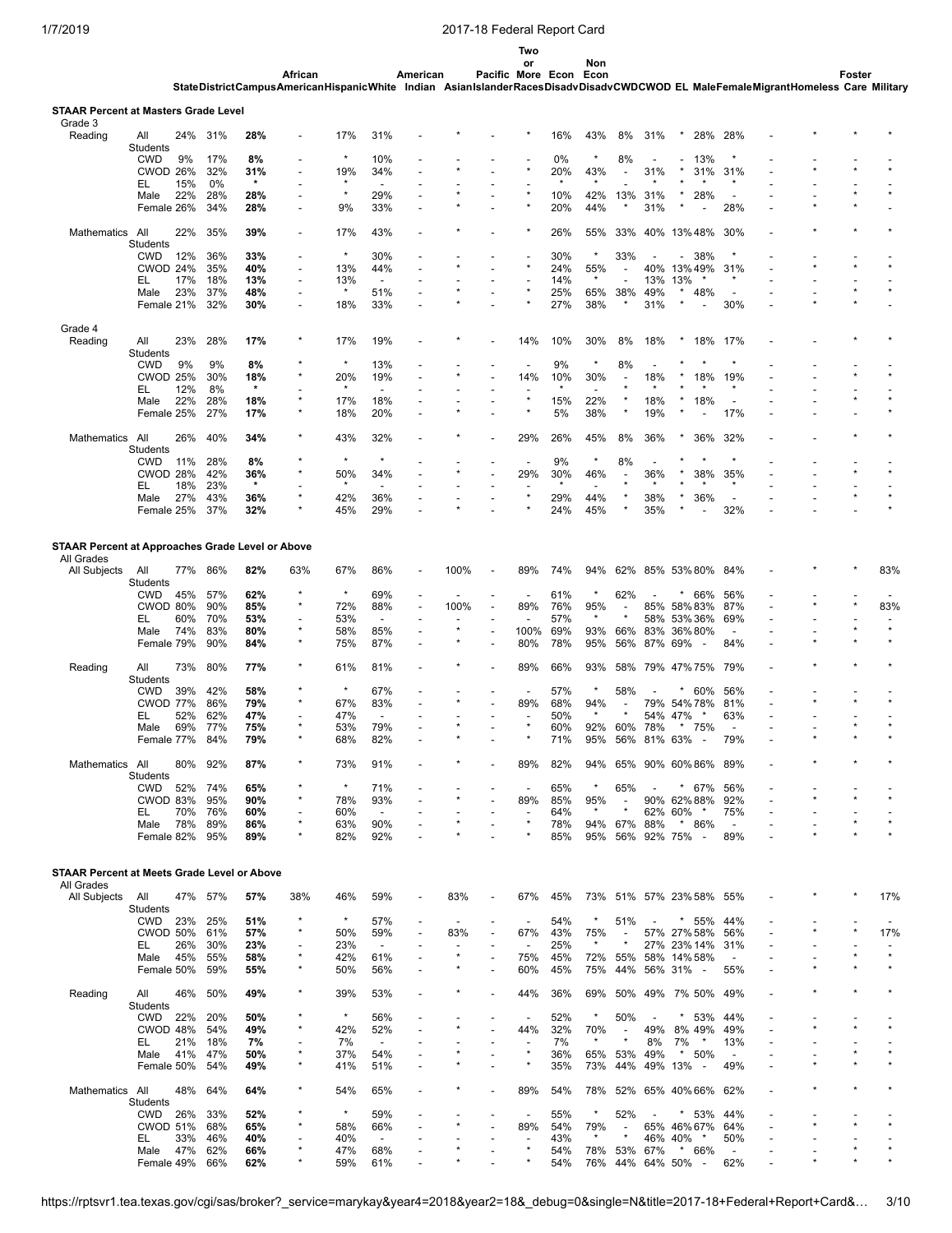**or Non**

**StateDistrictCampus AmericanHispanicWhite Indian Asian Islander Races Disadv DisadvCWDCWOD EL MaleFemaleMigrantHomeless Care Military African American Pacific More Econ Econ Foster**

### **STAAR Percent at Masters Grade Level**

| All Grades   |                 |     |     |     |                          |         |     |                          |         |                          |     |     |         |                          |         |                                 |     |  |       |
|--------------|-----------------|-----|-----|-----|--------------------------|---------|-----|--------------------------|---------|--------------------------|-----|-----|---------|--------------------------|---------|---------------------------------|-----|--|-------|
| All Subjects | All             | 21% | 25% | 29% | 13%                      | 24%     | 31% | $\blacksquare$           | 17%     | $\blacksquare$           | 33% | 19% | 43%     |                          | 15% 31% | 7% 32% 27%                      |     |  | 0%    |
|              | <b>Students</b> |     |     |     |                          |         |     |                          |         |                          |     |     |         |                          |         |                                 |     |  |       |
|              | <b>CWD</b>      | 8%  | 10% | 15% | $\star$                  |         | 17% |                          |         |                          |     | 12% |         | 15%                      |         | 21%                             | 6%  |  |       |
|              | <b>CWOD</b>     | 23% | 27% | 31% | $\star$                  | 26%     | 32% | $\overline{\phantom{a}}$ | 17%     |                          | 33% | 21% | 43%     | $\overline{\phantom{a}}$ | 31%     | 8% 33%                          | 28% |  | $0\%$ |
|              | EL              | 9%  | 11% | 7%  |                          | 7%      |     |                          |         |                          |     | 7%  |         | $\star$                  | 8%      | 7% 0%                           | 13% |  |       |
|              | Male            | 20% | 23% | 32% | $\star$                  | 26%     | 33% |                          | $\star$ |                          | 38% | 20% | 44%     | 21%                      | 33%     | 0% 32%                          |     |  |       |
|              | Female 22%      |     | 27% | 27% | $\star$                  | 23%     | 28% |                          | $\star$ |                          | 30% | 18% | 41%     | 6%                       | 28%     | 13%<br>$\overline{\phantom{a}}$ | 27% |  |       |
| Reading      | All             | 19% | 20% | 22% | $\star$                  | 17%     | 24% |                          | *       | $\overline{\phantom{a}}$ | 22% | 12% | 36%     | 8%                       |         | 24% 0% 22% 22%                  |     |  |       |
|              | Students        |     |     |     |                          |         |     |                          |         |                          |     |     |         |                          |         |                                 |     |  |       |
|              | <b>CWD</b>      | 7%  | 7%  | 8%  | $\star$                  | $\star$ | 11% |                          |         |                          |     | 5%  |         | 8%                       |         | 13%                             | 0%  |  |       |
|              | <b>CWOD</b>     | 20% | 21% | 24% | $\star$                  | 19%     | 26% | $\overline{\phantom{a}}$ |         |                          | 22% | 14% | 36%     | $\overline{\phantom{a}}$ | 24%     | 0% 24%                          | 24% |  |       |
|              | EL              | 7%  | 3%  | 0%  | $\overline{\phantom{0}}$ | 0%      |     |                          |         |                          |     | 0%  |         | $\star$                  | $0\%$   | $0\%$                           | 0%  |  |       |
|              | Male            | 16% | 17% | 22% | $\star$                  | 21%     | 23% | $\overline{\phantom{a}}$ |         |                          |     | 13% | 33%     | 13%                      | 24%     | 22%                             |     |  |       |
|              | Female 22%      |     | 23% | 22% | $\star$                  | 14%     | 26% | $\overline{\phantom{a}}$ |         |                          |     | 12% | 41%     | 0%                       | 24%     | 0%                              | 22% |  |       |
| Mathematics  | All             | 23% | 30% | 36% | $\star$                  | 32%     | 37% |                          |         | $\overline{\phantom{a}}$ | 44% | 26% | 49%     | 22%                      |         | 38% 13% 41% 31%                 |     |  |       |
|              | Students        |     |     |     |                          |         |     |                          |         |                          |     |     |         |                          |         |                                 |     |  |       |
|              | <b>CWD</b>      | 10% | 15% | 22% | $\star$                  |         | 24% | $\overline{\phantom{0}}$ |         |                          |     | 20% |         | 22%                      |         | 27%                             | 11% |  |       |
|              | <b>CWOD</b>     | 25% | 33% | 38% | $\star$                  | 33%     | 39% |                          |         |                          | 44% | 27% | 50%     | $\overline{\phantom{a}}$ | 38%     | 15% 43%                         | 33% |  |       |
|              | EL              | 13% | 19% | 13% |                          | 13%     |     |                          |         |                          |     | 14% | $\star$ | $\star$                  | 15%     | 13%                             | 25% |  |       |
|              | Male            | 23% | 29% | 41% | $\star$                  | 32%     | 43% |                          |         |                          |     | 28% | 55%     | 27%                      | 43%     | 41%                             |     |  |       |
|              | Female 24%      |     | 32% | 31% | $\star$                  | 32%     | 31% |                          |         |                          |     | 25% | 42%     | 11%                      | 33%     | 25%                             | 31% |  |       |

'\*' Indicates results are masked due to small numbers to protect student confidentiality.

Indicates zero observations reported for this group.

### **Part (iii):** Academic Growth and Graduation Rate

#### **Part (iii)(I): Academic Growth**

This section provides information on students' academic growth for mathematics and ELA/reading for public elementary schools and secondary schools which don't have a graduation rate. These results include all students tested, regardless of whether they were in the accountability subset.

|                                         | All | African<br><b>Students American Hispanic</b> |         | White   | American<br>Indian       | Asian     | Pacific<br>Islander | Two or More<br>Races     | Econ<br><b>Disady</b> | <b>CWD</b>               | EL      |
|-----------------------------------------|-----|----------------------------------------------|---------|---------|--------------------------|-----------|---------------------|--------------------------|-----------------------|--------------------------|---------|
| <b>Academic Growth Score</b><br>Reading |     |                                              |         |         |                          |           |                     |                          |                       |                          |         |
| <b>All Students</b>                     | 59  | $\star$                                      | 50      | 62      | $\overline{\phantom{0}}$ | $\star$   |                     | 86                       | 57                    | 50                       |         |
| <b>CWD</b>                              | 50  | $\star$                                      | $\star$ | $\star$ | -                        |           | -                   | $\overline{\phantom{0}}$ | 55                    | 50                       |         |
| CWOD                                    | 61  | $\star$                                      | 53      | 62      | $\overline{\phantom{a}}$ | $\ddot{}$ | -                   | 86                       | 57                    | -                        |         |
| EL                                      |     | -                                            | $\star$ | -       | $\overline{\phantom{0}}$ |           |                     |                          | $\star$               | $\star$                  |         |
| Male                                    | 59  | $\star$                                      | 50      | 61      | $\overline{\phantom{0}}$ |           |                     | $\star$                  | 55                    | $\star$                  |         |
| Female                                  | 60  | $\star$                                      | 50      | 63      | $\overline{\phantom{0}}$ | $\star$   |                     | $\star$                  | 58                    | $\star$                  | $\star$ |
| <b>Mathematics</b>                      |     |                                              |         |         |                          |           |                     |                          |                       |                          |         |
| <b>All Students</b>                     | 72  | $\star$                                      | 76      | 67      | $\overline{\phantom{a}}$ | $\star$   | -                   | 100                      | 69                    | 45                       |         |
| <b>CWD</b>                              | 45  | $\star$                                      | $\star$ | $\star$ | -                        |           | -                   | $\overline{\phantom{0}}$ | 50                    | 45                       |         |
| CWOD                                    | 75  | $\star$                                      | 83      | 69      | $\blacksquare$           | $\star$   |                     | 100                      | 72                    | $\overline{\phantom{0}}$ | $\star$ |
| EL                                      |     | -                                            | $\star$ | -       | $\overline{\phantom{0}}$ |           |                     | $\overline{\phantom{0}}$ | $\star$               | $\star$                  | $\star$ |
| Male                                    | 70  | $\star$                                      | 67      | 68      | -                        |           |                     | $\star$                  | 65                    | $\star$                  | $\star$ |
| Female                                  | 74  | $\star$                                      | 86      | 66      | -                        | $\star$   |                     | $\star$                  | 73                    | $\star$                  | $\star$ |

#### **Part (iii)(II): Graduation Rate**

This section provides information on high school graduation rates.

|                                                                     | Αll                      | <b>African</b><br><b>Students American Hispanic</b> |                          | White  | American<br>Indian       | Asian                    | Pacific<br><b>Islander</b> | Two or More<br>Races | Econ<br><b>Disady</b>    | <b>CWD</b>               | EL | <b>Homeless</b>          | Foster<br>Care |
|---------------------------------------------------------------------|--------------------------|-----------------------------------------------------|--------------------------|--------|--------------------------|--------------------------|----------------------------|----------------------|--------------------------|--------------------------|----|--------------------------|----------------|
| <b>Federal Graduation Rates</b>                                     |                          |                                                     |                          |        |                          |                          |                            |                      |                          |                          |    |                          |                |
| 4-year Longitudinal Cohort Graduation Rate (Gr 9-12): Class of 2017 |                          |                                                     |                          |        |                          |                          |                            |                      |                          |                          |    |                          |                |
| All Students                                                        |                          |                                                     | $\overline{\phantom{0}}$ |        | $\overline{\phantom{0}}$ | $\overline{\phantom{0}}$ |                            | -                    |                          | $\overline{\phantom{a}}$ |    | $\overline{\phantom{0}}$ |                |
| <b>CWD</b>                                                          |                          | $\,$                                                | $\overline{\phantom{0}}$ | -      | $\overline{\phantom{0}}$ | $\overline{\phantom{a}}$ | -                          |                      |                          | $\overline{\phantom{a}}$ |    | $\overline{\phantom{0}}$ |                |
| <b>CWOD</b>                                                         |                          | -                                                   | -                        | -      | $\overline{\phantom{0}}$ | -                        | $\overline{\phantom{a}}$   |                      |                          | $\overline{\phantom{a}}$ |    |                          |                |
| EL                                                                  | $\overline{\phantom{0}}$ | -                                                   | -                        | $\sim$ | $\overline{\phantom{0}}$ | $\overline{\phantom{0}}$ | -                          | -                    | $\overline{\phantom{0}}$ | $\overline{\phantom{0}}$ |    | $\overline{\phantom{0}}$ | -              |
| Male                                                                |                          | -                                                   | -                        | -      | $\overline{\phantom{0}}$ | $\overline{\phantom{0}}$ | -                          |                      |                          | $\overline{\phantom{0}}$ |    | $\overline{\phantom{0}}$ |                |
| Female                                                              | $\overline{\phantom{a}}$ | -                                                   | -                        | -      | $\overline{\phantom{0}}$ | $\overline{\phantom{0}}$ | $\overline{\phantom{a}}$   |                      | $\overline{\phantom{0}}$ | $\overline{\phantom{0}}$ |    | $\overline{\phantom{0}}$ |                |

'\*' Indicates results are masked due to small numbers to protect student confidentiality.

Indicates there are no students in the group.

### Part (iv): English Language Proficiency

This section provides information on the number and percentage of English learners achieving English language proficiency.

| <b>Total EL in Class</b> | <b>Proficiency of EL</b> | <b>Rate of Proficiency</b> |
|--------------------------|--------------------------|----------------------------|
|                          |                          |                            |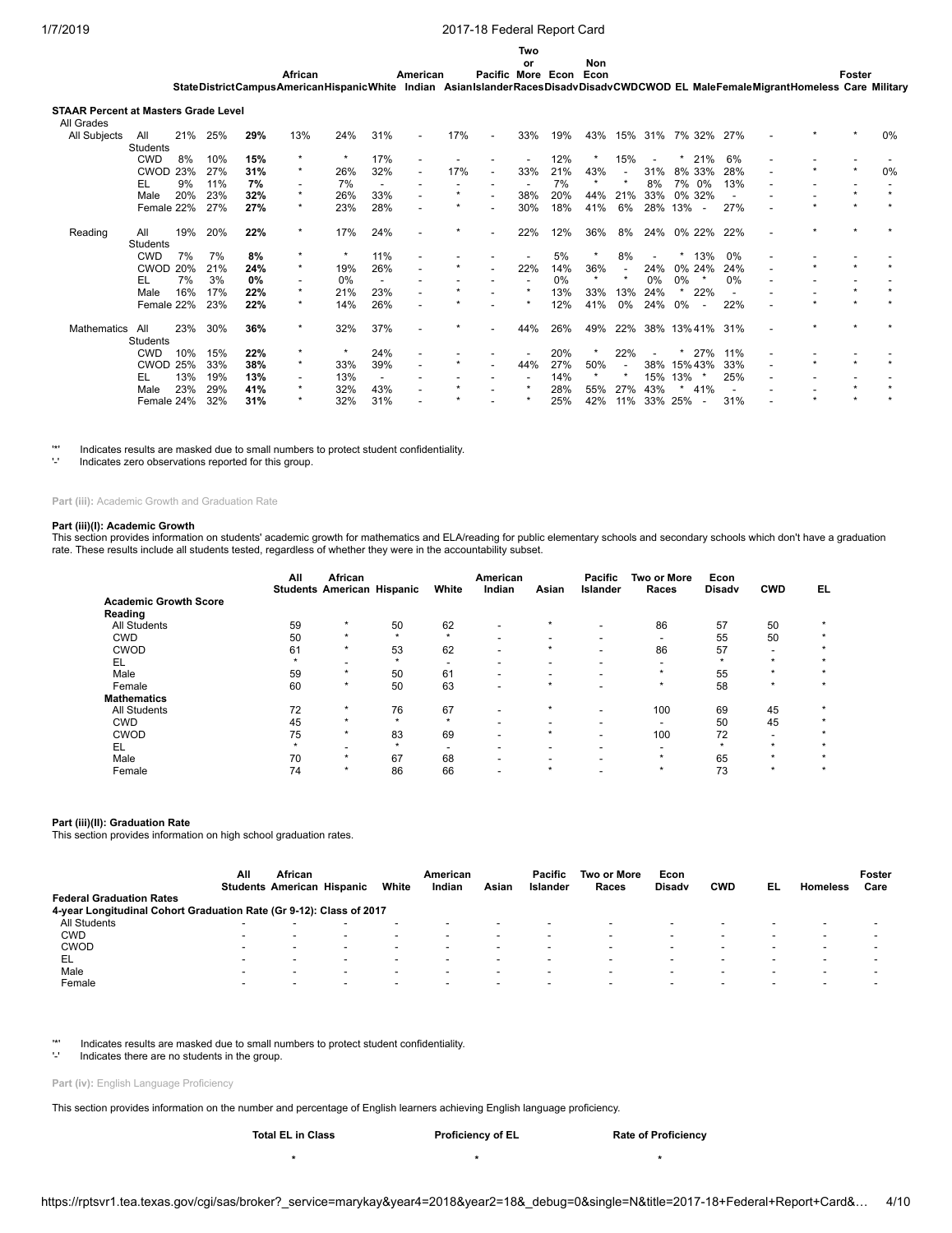## **Total EL in Class Proficiency of EL Rate of Proficiency**

- '\*' Indicates results are masked due to small numbers to protect student confidentiality.
	- '-' Indicates zero observations reported for this group.

Part (v): School Quality or Student Success (SQSS)

This section provides information on the other indicator of school quality or student success, which is college, career and military readiness (CCMR) for high schools and average<br>performance rate of the three STAAR perform graduation rate.

| <b>Student Success (Student Achievement Domain Score: STAAR Component Only)</b> | All | African<br><b>Students American Hispanic</b> |                          | White                    | American<br>Indian       | Asian | Pacific<br>Islander      | Two or More<br>Races     | Econ<br>Disady           | <b>CWD</b>               | EL |
|---------------------------------------------------------------------------------|-----|----------------------------------------------|--------------------------|--------------------------|--------------------------|-------|--------------------------|--------------------------|--------------------------|--------------------------|----|
| <b>STAAR Component Score</b>                                                    | 56  |                                              | 46                       | 59                       | -                        |       | $\overline{\phantom{a}}$ | 63                       | 46                       | 43                       |    |
| School Quality (College, Career, and Military Readiness Performance)            |     |                                              |                          |                          |                          |       |                          |                          |                          |                          |    |
| %Students meeting CCMR                                                          | -   |                                              | $\overline{\phantom{0}}$ | $\overline{\phantom{0}}$ | $\overline{\phantom{0}}$ |       | $\blacksquare$           | $\overline{\phantom{0}}$ | $\overline{\phantom{a}}$ | $\overline{\phantom{0}}$ |    |

'\*' Indicates results are masked due to small numbers to protect student confidentiality.

Indicates there are no students in the group.

'n/a' Indicates the student group is not applicable to this report.

## Part (vi): Goal Meeting Status

This section provides information on the progress of all students and each student group toward meeting the long-term goals or interim objectives on STAAR academic performance, federal graduation rate, and English learners' language proficiency.

|                                 | All          | <b>African</b><br><b>Students American Hispanic</b> |              | White | American<br>Indian | Asian | Pacific<br>Islander | <b>Two or More</b><br>Races | Econ<br><b>Disadv</b> | <b>CWD</b> | $EL +$ |
|---------------------------------|--------------|-----------------------------------------------------|--------------|-------|--------------------|-------|---------------------|-----------------------------|-----------------------|------------|--------|
| <b>STAAR Performance Status</b> |              |                                                     |              |       |                    |       |                     |                             |                       |            |        |
| Reading                         |              |                                                     |              |       |                    |       |                     |                             |                       |            |        |
| Interim Goals (2018-2022)       | 44%          | 32%                                                 | 37%          | 60%   | 43%                | 74%   | 45%                 | 56%                         | 33%                   | 19%        | 29%    |
| <b>Target Met</b>               | $\checkmark$ |                                                     | $\checkmark$ | N     |                    |       |                     |                             |                       |            |        |
| Interim Goals (2023-2027)       | 52%          | 42%                                                 | 46%          | 66%   | 51%                | 78%   | 53%                 | 62%                         | 43%                   | 31%        | 39%    |
| <b>Target Met</b>               | Ν            |                                                     | N            | N     |                    |       |                     |                             | N                     |            |        |
| Interim Goals (2028-2032)       | 62%          | 54%                                                 | 58%          | 73%   | 62%                | 82%   | 63%                 | 70%                         | 55%                   | 45%        | 52%    |
| <b>Target Met</b>               | Ν            |                                                     | N            | N     |                    |       |                     |                             | N                     |            |        |
| Long-Term Goals                 | 72%          | 66%                                                 | 69%          | 80%   | 72%                | 87%   | 73%                 | 78%                         | 67%                   | 60%        | 65%    |
| <b>Target Met</b>               | Ν            |                                                     | N            | N     |                    |       |                     |                             | N                     |            |        |
| <b>Mathematics</b>              |              |                                                     |              |       |                    |       |                     |                             |                       |            |        |
| Interim Goals (2018-2022)       | 46%          | 31%                                                 | 40%          | 59%   | 45%                | 82%   | 50%                 | 54%                         | 36%                   | 23%        | 40%    |
| <b>Target Met</b>               | $\checkmark$ |                                                     | $\checkmark$ |       |                    |       |                     |                             |                       |            |        |
| Interim Goals (2023-2027)       | 54%          | 41%                                                 | 49%          | 65%   | 53%                | 85%   | 57%                 | 61%                         | 45%                   | 34%        | 49%    |
| <b>Target Met</b>               |              |                                                     |              |       |                    |       |                     |                             |                       |            |        |
| Interim Goals (2028-2032)       | 63%          | 54%                                                 | 59%          | 73%   | 63%                | 88%   | 66%                 | 69%                         | 57%                   | 48%        | 59%    |
| <b>Target Met</b>               | $\check{ }$  |                                                     | N            | N     |                    |       |                     |                             | N                     |            |        |
| Long-Term Goals                 | 73%          | 66%                                                 | 70%          | 80%   | 73%                | 91%   | 75%                 | 77%                         | 68%                   | 62%        | 70%    |
| <b>Target Met</b>               | Ν            |                                                     | N            | N     |                    |       |                     |                             | N                     |            |        |

### **English Learner Language Proficiency Status**

| Interim Goals (2018-2022)<br><b>Target Met</b><br>Interim Goals (2023-2027) |     |     |     |     |     |     |     |     |     |     | 42%<br>44% |
|-----------------------------------------------------------------------------|-----|-----|-----|-----|-----|-----|-----|-----|-----|-----|------------|
| <b>Target Met</b><br>Interim Goals (2028-2032)<br><b>Target Met</b>         |     |     |     |     |     |     |     |     |     |     | 46%        |
| Long-Term Goals<br><b>Target Met</b>                                        |     |     |     |     |     |     |     |     |     |     | 46%        |
| <b>Federal Graduation Status</b>                                            |     |     |     |     |     |     |     |     |     |     |            |
| Interim Goals (2018-2022)<br><b>Target Met</b>                              | 90% | 90% | 90% | 90% | 90% | 90% | 90% | 90% | 90% | 90% | 90%        |
| Interim Goals (2023-2027)                                                   | 92% | 92% | 92% | 92% | 92% | 92% | 92% | 92% | 92% | 92% | 92%        |
| <b>Target Met</b><br>Interim Goals (2028-2032)<br><b>Target Met</b>         | 94% | 94% | 94% | 94% | 94% | 94% | 94% | 94% | 94% | 94% | 94%        |
| Long-Term Goals<br><b>Target Met</b>                                        | 94% | 94% | 94% | 94% | 94% | 94% | 94% | 94% | 94% | 94% | 94%        |

'+' STAAR Performance and Graduation use EL(Current & Monitored), EL English Learner Language Proficiency uses EL (Current). Blank cells above represent student group indicators that do not meet the minimum size criteria.

## Source: 2018 Accountability Closing the Gaps Status Table

#### **Part (vii):** STAAR Participation

This section provides the percentage of students assessed and not assessed for mathematics, ELA/reading, and science.

| <b>Participation Rate</b> | African<br><b>Campus American Hispanic White</b>                                                                                        | American<br>Indian | Pacific<br>Asian Islander Races | Two or<br>More | Econ<br>Disadv | Non<br>Econ<br>Disadv | <b>CWD</b> | <b>CWOD</b> | EL | Male | <b>Female Migrant</b> |  |
|---------------------------|-----------------------------------------------------------------------------------------------------------------------------------------|--------------------|---------------------------------|----------------|----------------|-----------------------|------------|-------------|----|------|-----------------------|--|
|                           | https://rptsvr1.tea.texas.gov/cgi/sas/broker?_service=marykay&year4=2018&year2=18&_debug=0&single=N&title=2017-18+Federal+Report+Card&… |                    |                                 |                |                |                       |            |             |    |      | 5/10                  |  |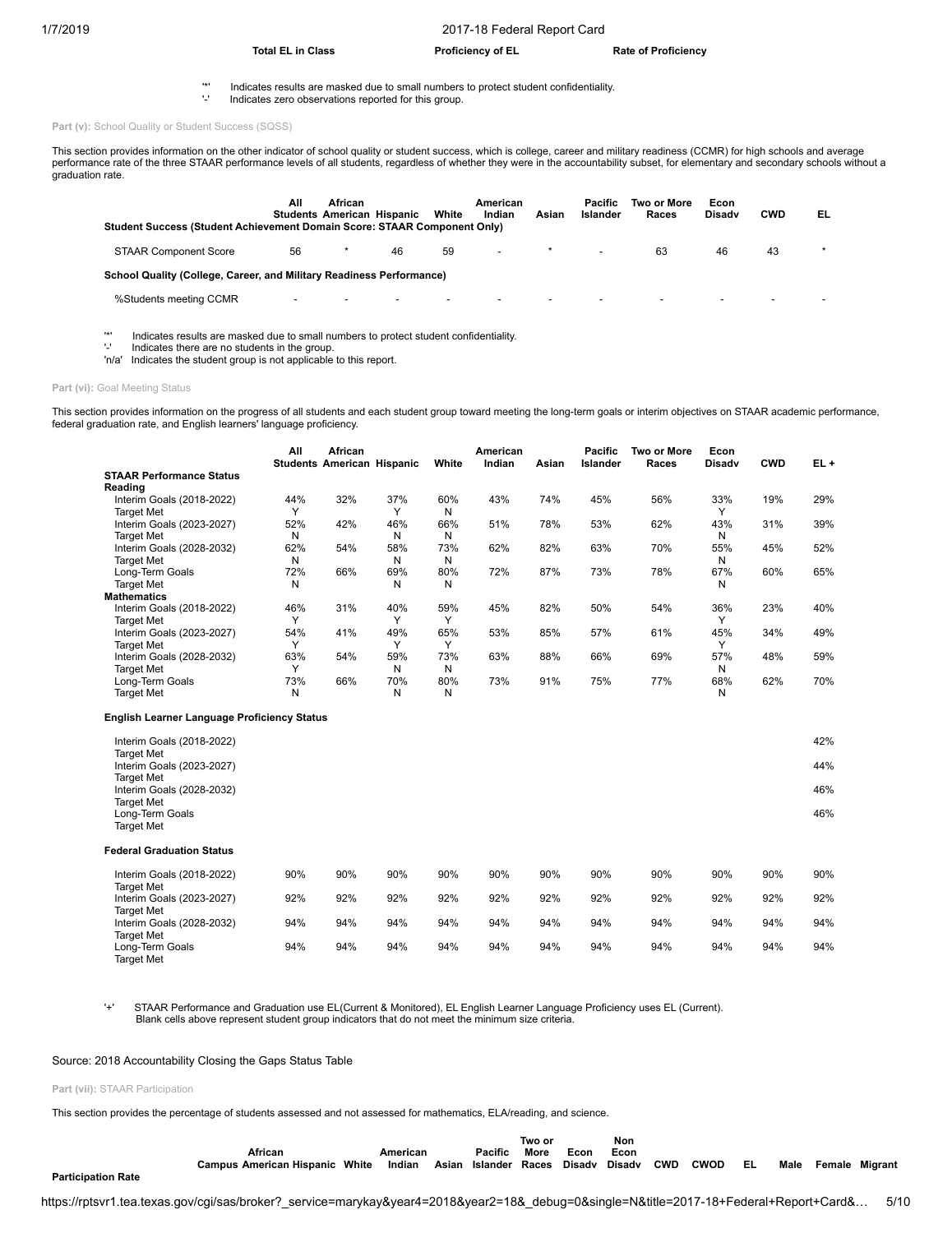|                        |                        |             | African                                | <b>Campus American Hispanic White</b> |                          | American<br>Indian       | Asian                    | Pacific<br>Islander      | Two or<br>More<br>Races             | Econ<br><b>Disady</b> | Non<br>Econ<br>Disadv | <b>CWD</b>                           | <b>CWOD</b>              | EL               | Male                            |                                  | Female Migrant |
|------------------------|------------------------|-------------|----------------------------------------|---------------------------------------|--------------------------|--------------------------|--------------------------|--------------------------|-------------------------------------|-----------------------|-----------------------|--------------------------------------|--------------------------|------------------|---------------------------------|----------------------------------|----------------|
| All Subjects           | All<br>Students        | 100%        | 100%                                   | 100%                                  | 100%                     |                          | 100%                     |                          | 100%                                | 100%                  | 100%                  | 98%                                  | 100%                     | 100%             | 100%                            | 100%                             |                |
|                        | <b>CWD</b>             | 98%         | $\star$                                | 100%                                  | 97%                      |                          |                          |                          | $\overline{\phantom{a}}$            | 98%                   | 100%                  | 98%                                  | $\overline{\phantom{a}}$ | $\star$          | 97%                             | 100%                             |                |
|                        | <b>CWOD</b>            | 100%        | 100%                                   | 100%                                  | 100%                     | $\overline{\phantom{a}}$ | 100%                     | $\overline{a}$           | 100%                                | 100%                  | 100%                  | $\overline{\phantom{a}}$             | 100%                     | 100%             | 100%                            | 100%                             |                |
|                        | EL                     | 100%        | $\overline{\phantom{a}}$               | 100%                                  | $\overline{\phantom{a}}$ |                          |                          |                          | $\overline{\phantom{a}}$            | 100%                  | $\star$               | $\star$                              | 100%                     | 100%             | 100%                            | 100%                             |                |
|                        | Male                   | 100%        | $\star$                                | 100%                                  | 99%                      |                          | $\star$                  | $\overline{a}$           | 100%                                | 99%                   | 100%                  | 97%                                  | 100%                     | 100%             | 100%                            | $\overline{\phantom{a}}$         |                |
|                        | Female                 | 100%        | $^{\star}$                             | 100%                                  | 100%                     |                          |                          | $\overline{a}$           | 100%                                | 100%                  | 100%                  | 100%                                 | 100%                     | 100%             | $\overline{\phantom{a}}$        | 100%                             |                |
| Reading                | All<br>Students        | 100%        | $^{\star}$                             | 100%                                  | 100%                     |                          |                          | $\overline{a}$           | 100%                                | 100%                  | 100%                  | 100%                                 | 100%                     | 100%             | 100%                            | 100%                             |                |
|                        | <b>CWD</b>             | 100%        | ×                                      | 100%                                  | 100%                     |                          |                          |                          | $\overline{a}$                      | 100%                  | $^\star$              | 100%                                 | $\overline{\phantom{a}}$ | $\star$          | 100%                            | 100%                             |                |
|                        | <b>CWOD</b>            | 100%        | $\star$                                | 100%                                  | 100%                     |                          |                          | $\overline{a}$           | 100%                                | 100%                  | 100%                  | $\overline{\phantom{a}}$<br>$^\star$ | 100%                     | 100%             | 100%                            | 100%                             |                |
|                        | EL                     | 100%        | $\overline{\phantom{0}}$<br>$\star$    | 100%                                  | $\overline{\phantom{a}}$ |                          |                          |                          | $\overline{\phantom{a}}$<br>$\star$ | 100%                  | $\star$               |                                      | 100%                     | 100%             | 100%                            | 100%                             |                |
|                        | Male                   | 100%        | $\star$                                | 100%                                  | 100%                     |                          |                          | $\overline{\phantom{a}}$ |                                     | 100%                  | 100%                  | 100%                                 | 100%                     | 100%             | 100%                            | $\overline{\phantom{a}}$         |                |
|                        | Female                 | 100%        |                                        | 100%                                  | 100%                     |                          |                          | $\overline{a}$           | 100%                                | 100%                  | 100%                  | 100%                                 | 100%                     | 100%             | $\overline{\phantom{a}}$        | 100%                             |                |
| Mathematics            | All<br>Students        | 100%        | $\ast$<br>$\star$                      | 100%                                  | 99%                      |                          |                          | ÷,                       | 100%                                | 99%                   | 100%<br>$\star$       | 96%                                  | 100%                     | 100%<br>$^\star$ | 99%                             | 100%                             |                |
|                        | <b>CWD</b>             | 96%         | $^{\star}$                             | 100%                                  | 95%                      |                          |                          | $\overline{\phantom{a}}$ | $\blacksquare$                      | 95%                   |                       | 96%                                  | $\overline{\phantom{a}}$ |                  | 94%                             | 100%                             |                |
|                        | <b>CWOD</b>            | 100%        |                                        | 100%                                  | 100%                     |                          |                          | $\overline{a}$           | 100%                                | 100%                  | 100%<br>$\star$       | $\overline{\phantom{a}}$<br>$\star$  | 100%                     | 100%             | 100%                            | 100%                             |                |
|                        | EL                     | 100%        | $\overline{\phantom{a}}$<br>$^{\star}$ | 100%                                  | $\overline{\phantom{a}}$ |                          | $\star$                  | Ĭ.                       | $\overline{\phantom{a}}$<br>$\star$ | 100%                  |                       |                                      | 100%                     | 100%             | 100%                            | 100%                             |                |
|                        | Male<br>Female         | 99%<br>100% | $^{\star}$                             | 100%<br>100%                          | 99%<br>100%              |                          |                          |                          | 100%                                | 98%<br>100%           | 100%<br>100%          | 94%<br>100%                          | 100%<br>100%             | 100%<br>100%     | 99%<br>$\overline{\phantom{a}}$ | $\overline{\phantom{a}}$<br>100% |                |
| Science                | All<br><b>Students</b> |             |                                        |                                       |                          |                          |                          |                          |                                     |                       |                       |                                      |                          |                  |                                 |                                  |                |
|                        | <b>CWD</b>             |             |                                        |                                       |                          |                          |                          |                          |                                     |                       |                       |                                      |                          |                  |                                 |                                  |                |
|                        | <b>CWOD</b>            |             |                                        |                                       |                          |                          |                          |                          |                                     |                       |                       |                                      |                          |                  |                                 |                                  |                |
|                        | EL                     |             |                                        |                                       |                          |                          |                          |                          |                                     |                       |                       |                                      |                          |                  |                                 |                                  |                |
|                        | Male                   |             |                                        |                                       |                          |                          |                          |                          |                                     |                       |                       |                                      |                          |                  |                                 |                                  | $\overline{a}$ |
| Non-Participation Rate | Female                 |             |                                        |                                       |                          |                          |                          |                          |                                     |                       |                       |                                      |                          |                  |                                 |                                  |                |
|                        |                        |             |                                        |                                       |                          |                          |                          |                          |                                     |                       |                       |                                      |                          |                  |                                 |                                  |                |
| All Subjects           | All<br>Students        | 0%          | 0%                                     | 0%                                    | 0%                       | $\overline{a}$           | 0%                       | $\overline{\phantom{a}}$ | 0%                                  | 0%                    | 0%                    | 2%                                   | 0%                       | 0%               | 0%                              | 0%                               |                |
|                        | <b>CWD</b>             | 2%          | $\star$                                | 0%                                    | 3%                       |                          | $\overline{\phantom{a}}$ |                          | $\overline{\phantom{a}}$            | 2%                    | 0%                    | 2%                                   | $\overline{\phantom{a}}$ | $^\star$         | 3%                              | 0%                               |                |
|                        | <b>CWOD</b>            | 0%          | 0%                                     | 0%                                    | 0%                       |                          | 0%                       | $\overline{a}$           | 0%                                  | 0%                    | 0%                    | $\overline{\phantom{a}}$             | 0%                       | 0%               | 0%                              | 0%                               | $\overline{a}$ |
|                        | EL                     | 0%          | ÷                                      | 0%                                    | $\overline{\phantom{a}}$ |                          |                          |                          | $\overline{a}$                      | 0%                    | $\star$               | $\star$                              | 0%                       | 0%               | 0%                              | 0%                               |                |
|                        | Male                   | 0%          | $\star$                                | 0%                                    | 1%                       |                          | $^{\star}$               | $\overline{\phantom{a}}$ | 0%                                  | 1%                    | 0%                    | 3%                                   | 0%                       | 0%               | 0%                              |                                  |                |
|                        | Female                 | 0%          | $\star$                                | 0%                                    | 0%                       |                          |                          |                          | 0%                                  | 0%                    | 0%                    | 0%                                   | 0%                       | 0%               | $\overline{\phantom{a}}$        | 0%                               |                |
| Reading                | All<br>Students        | 0%          | ×                                      | 0%                                    | 0%                       |                          |                          | $\overline{a}$           | 0%                                  | 0%                    | 0%                    | 0%                                   | 0%                       | 0%               | 0%                              | 0%                               |                |
|                        | <b>CWD</b>             | 0%          | ×                                      | 0%                                    | 0%                       |                          |                          |                          | $\overline{a}$                      | 0%                    | $\star$               | 0%                                   | $\overline{\phantom{a}}$ | $\star$          | 0%                              | 0%                               |                |
|                        | <b>CWOD</b>            | 0%          | $\star$                                | 0%                                    | 0%                       |                          |                          |                          | 0%                                  | 0%                    | 0%                    | $\overline{\phantom{a}}$             | 0%                       | 0%               | 0%                              | 0%                               |                |
|                        | EL                     | 0%          | ٠                                      | 0%                                    | $\overline{a}$           |                          |                          | $\overline{\phantom{a}}$ | $\overline{\phantom{a}}$            | 0%                    | $\star$               | $\star$                              | 0%                       | 0%               | 0%                              | 0%                               |                |
|                        | Male                   | 0%          | $\star$                                | 0%                                    | 0%                       |                          | $\star$                  | Ĭ.                       | $\star$                             | 0%                    | 0%                    | 0%                                   | 0%                       | 0%               | 0%                              | $\overline{\phantom{a}}$         |                |
|                        | Female                 | 0%          | $\star$                                | 0%                                    | 0%                       |                          | $\star$                  | Ĭ.                       | 0%                                  | 0%                    | 0%                    | 0%                                   | 0%                       | 0%               | $\overline{\phantom{a}}$        | 0%                               |                |
| Mathematics            | All<br>Students        | 0%          | $\star$                                | 0%                                    | 1%                       |                          |                          |                          | 0%                                  | 1%                    | 0%                    | 4%                                   | 0%                       | 0%               | 1%                              | 0%                               |                |
|                        | <b>CWD</b>             | 4%          |                                        | 0%                                    | 5%                       |                          |                          |                          | $\overline{\phantom{a}}$            | 5%                    | $\star$               | 4%                                   |                          | $\star$          | 6%                              | 0%                               |                |
|                        | <b>CWOD</b>            | 0%          | $\star$                                | 0%                                    | 0%                       |                          | $\star$                  |                          | 0%                                  | 0%                    | 0%                    | $\overline{\phantom{a}}$             | 0%                       | 0%               | 0%                              | 0%                               |                |
|                        | EL                     | 0%          |                                        | 0%                                    |                          |                          |                          |                          |                                     | 0%                    | $\star$               | $\star$                              | 0%                       | 0%               | 0%                              | 0%                               |                |
|                        | Male                   | 1%          |                                        | 0%                                    | 1%                       |                          |                          |                          | $\star$                             | 2%                    | 0%                    | 6%                                   | 0%                       | 0%               | 1%                              |                                  |                |
|                        | Female                 | 0%          |                                        | 0%                                    | 0%                       |                          |                          |                          | 0%                                  | 0%                    | 0%                    | 0%                                   | 0%                       | 0%               | $\overline{a}$                  | 0%                               |                |
| Science                | All<br>Students        |             |                                        |                                       |                          |                          |                          |                          |                                     |                       |                       |                                      |                          |                  |                                 |                                  |                |
|                        | <b>CWD</b>             |             |                                        |                                       |                          |                          |                          |                          |                                     |                       |                       |                                      |                          |                  |                                 |                                  |                |
|                        | <b>CWOD</b><br>EL.     |             |                                        |                                       |                          |                          |                          |                          |                                     |                       |                       |                                      |                          |                  |                                 |                                  |                |
|                        | Male                   |             |                                        |                                       |                          |                          |                          |                          |                                     |                       |                       |                                      |                          |                  |                                 |                                  |                |
|                        | Female                 |             |                                        |                                       |                          |                          |                          |                          |                                     |                       |                       |                                      |                          |                  |                                 |                                  |                |

'\*' Indicates results are masked due to small numbers to protect student confidentiality. '-' Indicates zero observations reported for this group.

## **Part (viii):** Civil Rights Data

Part (viii)(I) This section provides information submitted by school districts to the Office for Civil Rights on measures of school quality, climate, and safety.

|                                      |        | Total   | African<br>students American Hispanic |         | White   | Indian or<br>Alaska<br><b>Native</b> | Asian   | Pacific<br>Islander | Two or<br>More<br>Races | EL.     | <b>Students</b><br>with<br><b>Disabilities</b> | <b>Students</b><br>with<br><b>Disabilities</b><br>(Section<br>504) |
|--------------------------------------|--------|---------|---------------------------------------|---------|---------|--------------------------------------|---------|---------------------|-------------------------|---------|------------------------------------------------|--------------------------------------------------------------------|
| <b>Students Without Disabilities</b> |        |         |                                       |         |         |                                      |         |                     |                         |         |                                                |                                                                    |
| In-School Suspensions                |        |         |                                       |         |         |                                      |         |                     |                         |         |                                                |                                                                    |
|                                      | Male   | 27      | $\star$                               | $\star$ | 23      | $\star$                              | $\star$ | $\star$             | $\star$                 | $\star$ |                                                |                                                                    |
|                                      | Female | $\star$ | $\star$                               | $\star$ | $\star$ | $\star$                              | $\star$ | $\star$             | $\star$                 | $\star$ |                                                |                                                                    |
|                                      | Total  | 31      | $\star$                               | $\star$ | 25      | $\star$                              | $\star$ | $\star$             | $\star$                 | $\star$ |                                                |                                                                    |
| Out-of-School Suspensions            |        |         |                                       |         |         |                                      |         |                     |                         |         |                                                |                                                                    |
|                                      | Male   | $\star$ | $\star$                               | $\star$ | $\star$ | $\star$                              | $\star$ | $\star$             | $\star$                 | $\star$ |                                                |                                                                    |
|                                      | Female | $\star$ | $\star$                               | $\star$ | $\star$ | $\star$                              | $\star$ | $\star$             | $\star$                 | $\star$ |                                                |                                                                    |
|                                      | Total  | $\star$ | $\star$                               | $\star$ | $\star$ | $\star$                              | $\star$ | $\star$             | $\star$                 | $\star$ |                                                |                                                                    |
| <b>Expulsions</b>                    |        |         |                                       |         |         |                                      |         |                     |                         |         |                                                |                                                                    |
| <b>With Educational Services</b>     | Male   | $\star$ | $\star$                               | $\star$ | $\star$ | $\star$                              | $\star$ | $\star$             | $\star$                 | $\star$ |                                                |                                                                    |

https://rptsvr1.tea.texas.gov/cgi/sas/broker?\_service=marykay&year4=2018&year2=18&\_debug=0&single=N&title=2017-18+Federal+Report+Card&… 6/10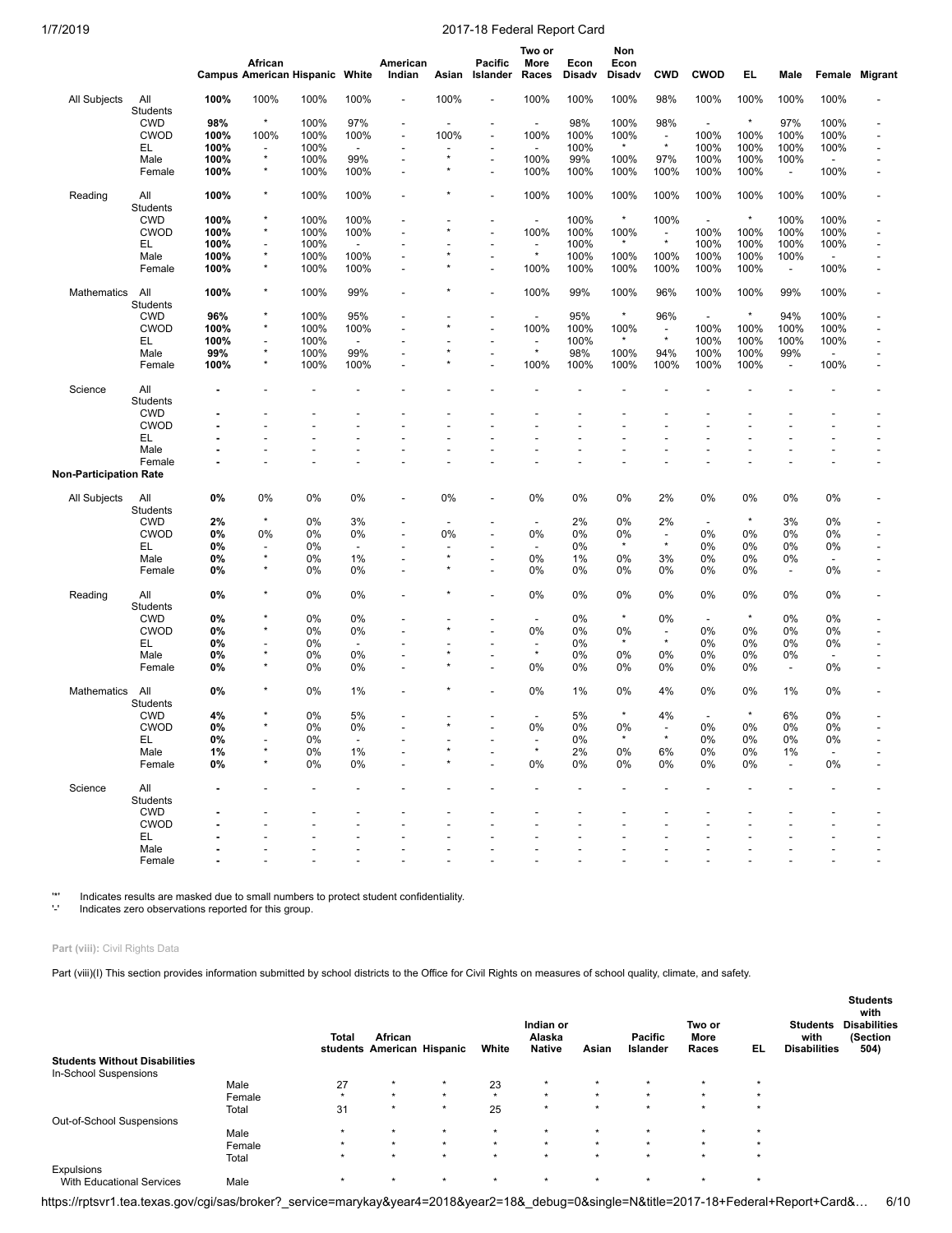|                                         |                 | <b>Total</b> | African<br>students American Hispanic |         | White   | Indian or<br>Alaska<br><b>Native</b> | Asian        | Pacific<br>Islander | Two or<br>More<br>Races | EL,     | with<br><b>Disabilities</b> | <b>Students</b><br>with<br><b>Students Disabilities</b><br>(Section<br>504) |
|-----------------------------------------|-----------------|--------------|---------------------------------------|---------|---------|--------------------------------------|--------------|---------------------|-------------------------|---------|-----------------------------|-----------------------------------------------------------------------------|
|                                         |                 |              |                                       |         |         |                                      |              |                     |                         |         |                             |                                                                             |
|                                         | Female          |              |                                       |         |         |                                      |              |                     |                         |         |                             |                                                                             |
|                                         | Total           |              |                                       |         |         | $\star$                              |              |                     | $\star$                 |         |                             |                                                                             |
| <b>Without Educational Services</b>     | Male            |              |                                       |         |         |                                      |              |                     |                         |         |                             |                                                                             |
|                                         | Female          |              |                                       |         |         |                                      |              |                     |                         |         |                             |                                                                             |
|                                         | Total           |              |                                       |         |         |                                      |              |                     |                         |         |                             |                                                                             |
| <b>Under Zero Tolerance Policies</b>    | Male            |              |                                       |         |         |                                      |              |                     |                         |         |                             |                                                                             |
|                                         | Female          |              |                                       |         |         |                                      |              |                     |                         |         |                             |                                                                             |
|                                         | Total           |              |                                       |         |         |                                      |              |                     |                         |         |                             |                                                                             |
| <b>School-Related Arrests</b>           |                 |              |                                       |         | ź       | $\star$                              |              |                     | $\star$                 |         |                             |                                                                             |
|                                         | Male            |              |                                       |         | $\star$ | $\star$                              |              | $\star$             | $\star$                 |         |                             |                                                                             |
|                                         | Female          |              |                                       |         |         |                                      |              |                     |                         |         |                             |                                                                             |
|                                         | Total           |              |                                       |         |         |                                      |              |                     |                         |         |                             |                                                                             |
| Referrals to Law Enforcement            | Male            |              |                                       |         | ×       | $\star$                              |              |                     |                         |         |                             |                                                                             |
|                                         | Female          | $^{\star}$   | $\star$                               | $\star$ | $\star$ | $\star$                              | $\star$      | $\star$             | $\star$                 |         |                             |                                                                             |
|                                         | Total           | $\star$      | ÷                                     | $\star$ | $\star$ | $\star$                              | ÷            | $\star$             | $\star$                 |         |                             |                                                                             |
| <b>Students With Disabilities</b>       |                 |              |                                       |         |         |                                      |              |                     |                         |         |                             |                                                                             |
| In-School Suspensions                   |                 |              |                                       |         |         |                                      |              |                     |                         |         |                             |                                                                             |
|                                         | Male            | $\star$      | $\star$                               | $\star$ | $\star$ | $\star$                              | ×            | $^{\star}$          | $\star$                 |         |                             |                                                                             |
|                                         | Female          |              |                                       |         |         | $\star$                              |              | $\star$             | $\star$                 |         |                             |                                                                             |
|                                         | Total           |              |                                       |         |         |                                      |              |                     | $\star$                 |         |                             |                                                                             |
| Out-of-School Suspensions               |                 |              |                                       |         |         |                                      |              |                     |                         |         |                             |                                                                             |
|                                         | Male            |              |                                       |         | $\star$ | $\star$                              |              |                     | $\star$                 |         |                             |                                                                             |
|                                         | Female          |              |                                       |         |         |                                      |              |                     | $\star$                 |         |                             |                                                                             |
|                                         | Total           |              |                                       |         |         |                                      |              |                     |                         |         |                             |                                                                             |
| Expulsions<br>With Educational Services | Male            |              |                                       |         |         |                                      |              |                     | $\star$                 |         |                             |                                                                             |
|                                         | Female          |              |                                       |         |         |                                      |              |                     |                         |         |                             |                                                                             |
|                                         | Total           |              | $\star$                               |         |         | $\star$                              | $\star$      |                     | $\star$                 |         |                             |                                                                             |
| Without Educational Services            | Male            |              |                                       |         |         |                                      |              |                     |                         |         |                             |                                                                             |
|                                         | Female          |              |                                       |         |         |                                      |              |                     |                         |         |                             |                                                                             |
|                                         | Total           |              | $\star$                               |         |         | ź                                    | ÷            |                     |                         |         |                             |                                                                             |
| Under Zero Tolerance Policies           | Male            |              |                                       |         |         |                                      |              |                     |                         |         |                             |                                                                             |
|                                         | Female          |              |                                       |         |         | $\star$                              |              |                     |                         |         |                             |                                                                             |
|                                         | Total           |              |                                       |         |         |                                      |              |                     |                         |         |                             |                                                                             |
| School-Related Arrests                  |                 |              |                                       |         |         |                                      |              |                     |                         |         |                             |                                                                             |
|                                         | Male            | $\star$      | ×                                     | $\star$ | $\star$ | $\star$                              |              | $\star$             | $\star$                 |         |                             |                                                                             |
|                                         | Female          | $\star$      |                                       | $\star$ | $\star$ | $\star$                              |              | $\star$             | $\star$                 |         |                             |                                                                             |
|                                         | Total           |              |                                       |         |         |                                      |              |                     | $\star$                 |         |                             |                                                                             |
| Referrals to Law Enforcement            |                 |              |                                       |         |         |                                      |              |                     |                         |         |                             |                                                                             |
|                                         | Male            |              | ×                                     | $\star$ | $\star$ | $\star$                              |              | $\star$             | $\star$                 |         |                             |                                                                             |
|                                         | Female          | $^{\star}$   | $\star$                               | $\star$ | $\star$ | $\star$                              | $\star$<br>÷ | $\star$             | $\star$                 |         |                             |                                                                             |
|                                         | Total           |              |                                       |         |         | $\star$                              |              |                     | $\star$                 |         |                             |                                                                             |
| <b>All Students</b>                     |                 |              |                                       |         |         |                                      |              |                     |                         |         |                             |                                                                             |
| Chronic Absenteeism                     |                 |              |                                       |         |         |                                      |              |                     | *                       |         |                             |                                                                             |
|                                         | Male            | 11           | $\star$                               | $\star$ | 11<br>8 | $\star$                              |              | $\star$             | $\star$                 |         | $\overline{5}$              |                                                                             |
|                                         | Female<br>Total | 12<br>23     | $\star$                               | $\star$ | 19      | $\star$                              | $\star$      | $\star$             | $\star$                 | $\star$ | $\overline{7}$              |                                                                             |
|                                         |                 |              |                                       |         |         |                                      |              |                     |                         |         |                             |                                                                             |

|                                                                            | Total |
|----------------------------------------------------------------------------|-------|
| Incidents of Violence                                                      |       |
| Incidents of rape or attempted rape                                        |       |
| Incidents of sexual assault (other than rape)                              |       |
| Incidents of robbery with a weapon                                         |       |
| Incidents of robbery with a firearm or explosive device                    |       |
| Incidents of robbery without a weapon                                      |       |
| Incidents of physical attack or fight with a weapon                        |       |
| Incidents of physical attack or fight with a firearm or explosive device   |       |
| Incidents of physical attack or fight without a weapon                     |       |
| Incidents of threats of physical attack with a weapon                      |       |
| Incidents of threats of physical attack with a firearm or explosive device |       |
| Incidents of threats of physical attack without a weapon                   |       |
| Incidents of possession of a firearm or explosive device                   |       |
| Allegations of Harassment or bullying                                      |       |
| On the basis of sex                                                        |       |
| On the basis of race                                                       |       |
| On the basis of disability                                                 |       |
|                                                                            |       |

Part (viii)(II) This section provides information submitted by school districts to the Office for Civil Rights on the number and percentage of students enrolled in preschool programs and accelerated coursework to earn postsecondary credit while still in high school.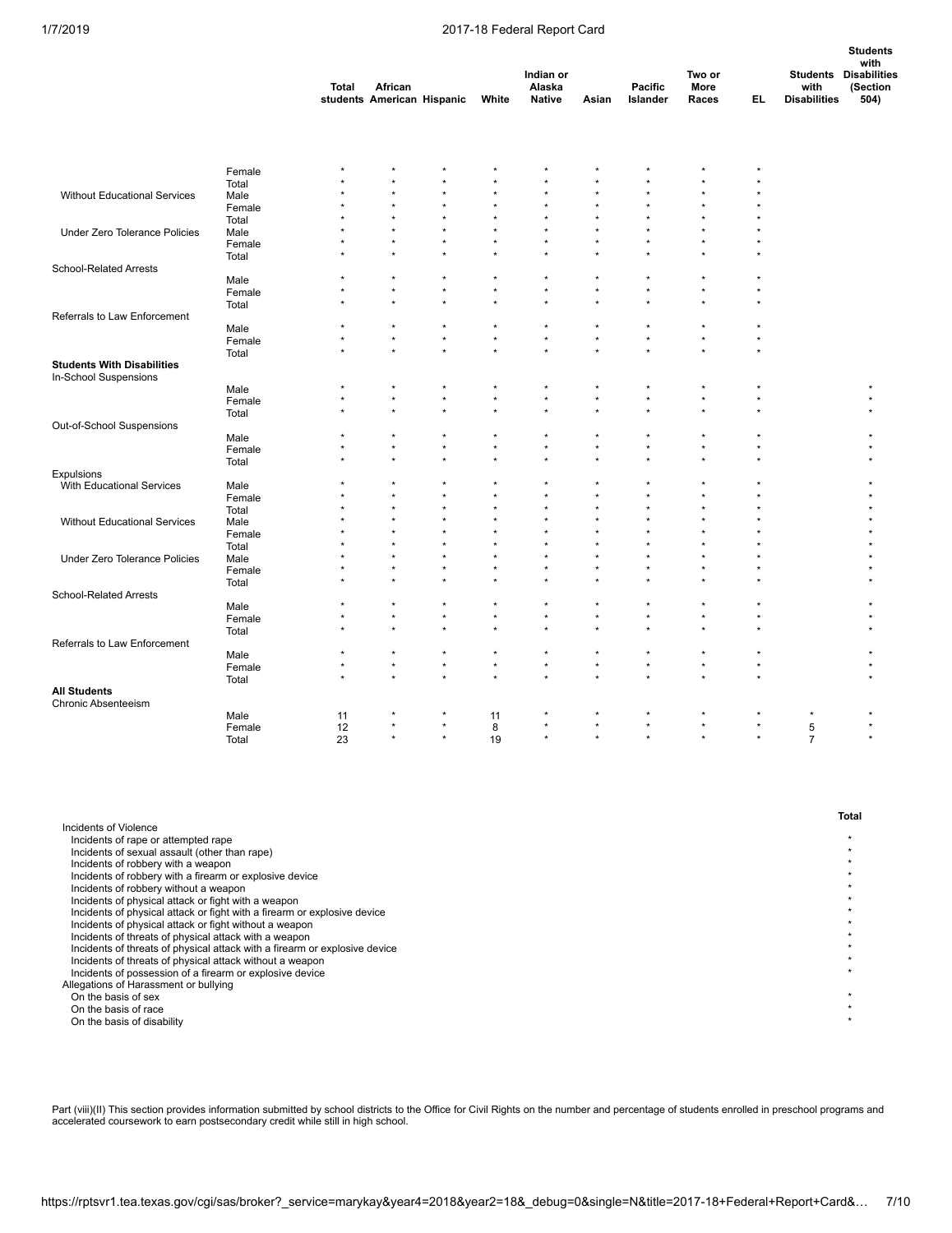|                                     |        | Total                    | <b>African</b><br>students American Hispanic |                          | White                    | Indian or<br>Alaska<br><b>Native</b> | Asian                    | Pacific<br><b>Islander</b> | <b>Two or More</b><br>Races | EL      | <b>Students</b><br>with<br><b>Disabilities</b> |
|-------------------------------------|--------|--------------------------|----------------------------------------------|--------------------------|--------------------------|--------------------------------------|--------------------------|----------------------------|-----------------------------|---------|------------------------------------------------|
| <b>Preschool Programs</b>           |        |                          |                                              |                          |                          |                                      |                          |                            |                             |         |                                                |
|                                     | Male   | 65                       | $\star$                                      | 8                        | 53                       | $\star$                              | $\star$                  | $\star$                    | $\star$                     | 8       |                                                |
|                                     | Female | 87                       | $\star$                                      | 17                       | 65                       | $\star$                              | $\star$                  | $\star$                    | 5                           | $\star$ |                                                |
|                                     | Total  | 152                      | $\star$                                      | 25                       | 118                      | $\star$                              | $\star$                  | $\star$                    |                             | 10      |                                                |
| <b>Accelerated Coursework</b>       |        |                          |                                              |                          |                          |                                      |                          |                            |                             |         |                                                |
| <b>Advanced Placement Courses</b>   | Male   | $\overline{\phantom{0}}$ | $\overline{\phantom{0}}$                     | $\overline{\phantom{a}}$ | -                        | $\overline{\phantom{0}}$             | $\overline{\phantom{a}}$ | $\overline{\phantom{0}}$   | -                           | -       |                                                |
|                                     | Female |                          | $\overline{\phantom{0}}$                     | $\overline{\phantom{a}}$ | -                        | $\overline{\phantom{0}}$             | $\overline{\phantom{a}}$ | $\overline{\phantom{0}}$   | -                           | -       |                                                |
|                                     | Total  | $\overline{\phantom{0}}$ | -                                            |                          | $\overline{\phantom{0}}$ | -                                    | $\overline{\phantom{a}}$ | -                          | -                           | -       |                                                |
| International Baccalaureate Courses | Male   | $\overline{\phantom{0}}$ | $\overline{\phantom{0}}$                     | <b>.</b>                 | -                        | $\overline{\phantom{0}}$             | $\overline{\phantom{a}}$ | -                          | -                           | -       |                                                |
|                                     | Female | $\overline{\phantom{0}}$ | $\overline{\phantom{0}}$                     | $\overline{\phantom{a}}$ | -                        | $\overline{\phantom{0}}$             | $\overline{\phantom{a}}$ | -                          | $\overline{\phantom{0}}$    | -       |                                                |
|                                     | Total  | $\overline{\phantom{0}}$ | $\overline{\phantom{0}}$                     |                          | $\overline{\phantom{0}}$ | -                                    | -                        | -                          | -                           | -       |                                                |

'\*' Indicates results are masked due to small numbers to protect student confidentiality.<br>'\*\*' When only one racial/ethnic group is masked, then the second smallest racial/ethnic group is masked (regardless of size

'-' Indicates there are no students in the group.

Blank cell indicates the student group is not applicable to this report.

#### Part (ix): Teacher Quality Data

This section provides information on the professional qualifications of teachers, including information disaggregated by high- and and low-poverty schools on the number and percentage of (I) inexperienced teacher, principals, and other school leaders; (II) teachers teaching with emergency or provisional credentials; and (III) teachers who are not teaching in the subject or field for which the teacher is certified or licensed.

**All School**

|                                                                                                        |               | All SCHOOL |
|--------------------------------------------------------------------------------------------------------|---------------|------------|
|                                                                                                        | <b>Number</b> | Percent    |
| Inexperienced Teachers, Principals, and Other School Leaders                                           | 6.0           | 13.4%      |
| Teachers Teaching with Emergency or Provisional Credentials                                            | 3.0           | 74%        |
| Teacher Who Are Not Teaching in the Subject or Field for Which the<br>Teacher is Certified or Licensed | 1.2           | 2.9%       |

'-' Indicates there are no data available in the group. Blank cell Indicates data are not applicable to this report.

### Source: TEA Division of Research and Analysis

#### Part (x): Per-pupil Expenditure

This section provides information on the per-pupil expenditures of federal, state, and local funds, including actual personnel expenditures and actual non-personnel expenditures, disaggregated by source of funds, for each school district and campus for the preceding fiscal year.

The Public Education Information Management System (PEIMS) encompasses all data requested and received by Texas Education Agency (TEA) about public education, including student demographic and academic performance, personnel, financial, and organizational information. The submission of PEIMS data is required of all local education agencies (LEAs).

The TEA will utilize PEIMS submissions to develop and report the per-pupil expenditures of Federal, State, and local funds, including actual personnel expenditures and actual nonpersonnel expenditures of Federal, State, and local funds, disaggregated by source of funds, for each LEA and each school in the State for the preceding fiscal year; the data will be reported on 2018-2019 school year report cards.

**Part (xi):** STAAR Alternate 2 Participation

This section provides information on the number and percentage of students with the most-significant cognitive disabilities who take STAAR Alternate 2, by grade and subject.

|                    | <b>State</b><br><b>Number of ALT2</b> | <b>State</b><br>Rate of ALT2 | <b>District</b><br>Number of ALT2 | <b>District Rate of ALT2</b> | Campus<br><b>Number of ALT2</b> | Campus<br>Rate of ALT2 |
|--------------------|---------------------------------------|------------------------------|-----------------------------------|------------------------------|---------------------------------|------------------------|
| Grade 3<br>Reading | 6,019                                 | 1%                           | 9                                 | 4%                           | 6                               | 6%                     |
| Mathematics        | 6,020                                 | 1%                           | 9                                 | 4%                           | 6                               | 6%                     |
| Grade 4<br>Reading | 6,061                                 | 1%                           | 8                                 | 3%                           | $\star$                         | $\star$                |
| Mathematics        | 6,056                                 | 1%                           | 8                                 | 3%                           | $\star$                         | $\star$                |
| Grade 5<br>Reading | 6,162                                 | 2%                           | $\star$                           | $\star$                      |                                 | ٠                      |
| Mathematics        | 6,160                                 | 1%                           | $\star$                           | $\star$                      |                                 | ٠                      |
| Science            | 6,164                                 | 1%                           | $\star$                           | $\star$                      |                                 | ٠                      |
| Grade 6<br>Reading | 5,678                                 | 1%                           | $\star$                           | $\star$                      |                                 | ٠                      |
| Mathematics        | 5,677                                 | 1%                           | $\star$                           | $\star$                      | ٠                               | ٠                      |
| Grade 7<br>Reading | 5,298                                 | 1%                           | $\star$                           | $\star$                      |                                 | ٠                      |
| Mathematics        | 5,294                                 | 1%                           | $\star$                           | $\star$                      | ٠                               | ٠                      |
| Grade 8<br>Reading | 5,088                                 | 1%                           | $\star$                           | $\star$                      |                                 | ٠                      |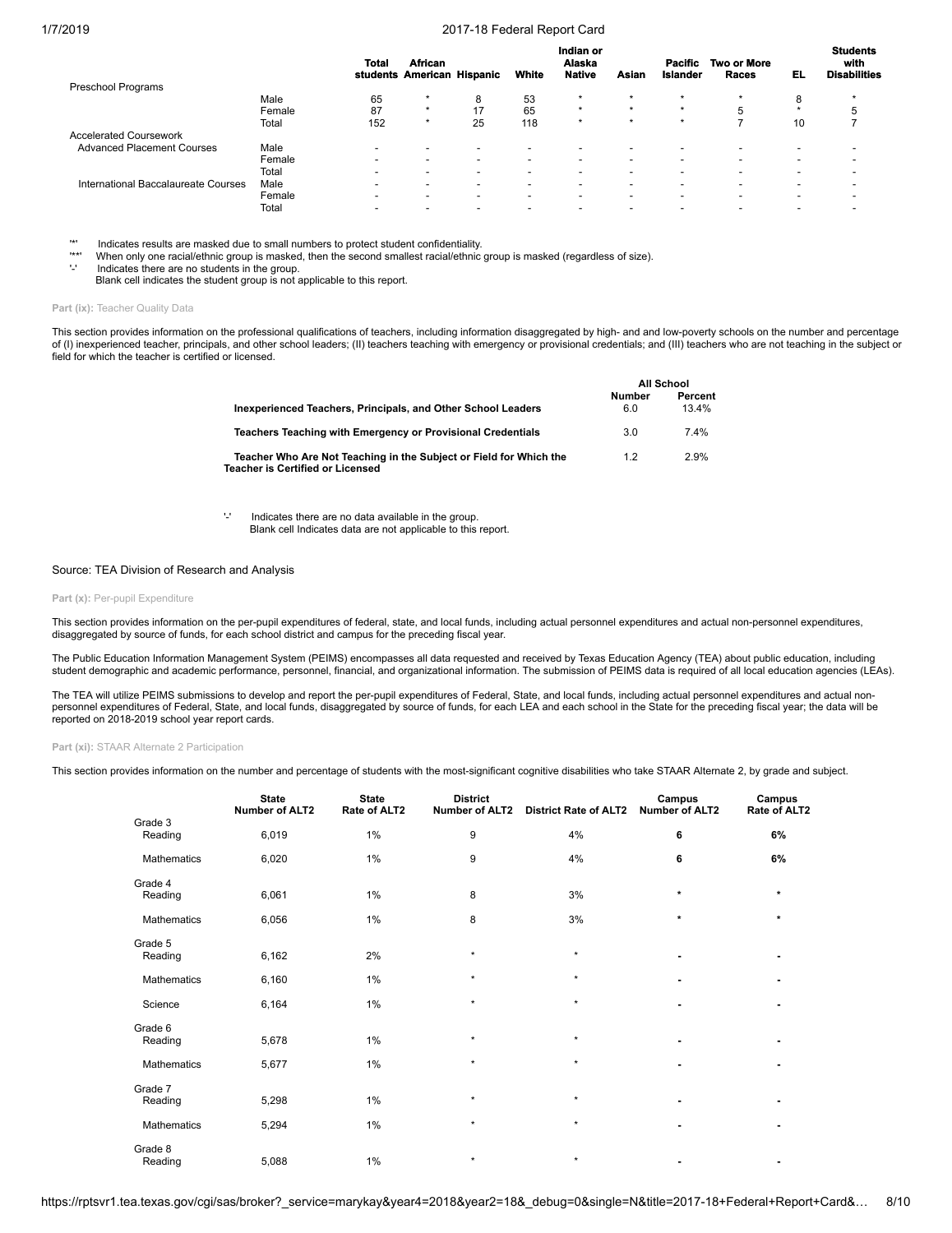| <b>Mathematics</b>         | <b>State</b><br><b>Number of ALT2</b><br>5,087 | <b>State</b><br>Rate of ALT2<br>2% | <b>District</b><br><b>Number of ALT2</b><br>$\star$ | <b>District Rate of ALT2</b><br>$\star$ | Campus<br><b>Number of ALT2</b> | Campus<br>Rate of ALT2 |
|----------------------------|------------------------------------------------|------------------------------------|-----------------------------------------------------|-----------------------------------------|---------------------------------|------------------------|
| Science                    | 5,087                                          | $1\%$                              | $\star$                                             | $\star$                                 |                                 |                        |
| End of Course<br>English I | 4,868                                          | 1%                                 | $\star$                                             | $\star$                                 |                                 |                        |
| English II                 | 4,556                                          | 1%                                 | $\star$                                             | $\star$                                 |                                 |                        |
| Algebra I                  | 4,884                                          | 1%                                 | $\star$                                             | $\star$                                 | $\overline{\phantom{0}}$        |                        |
| Biology                    | 4,861                                          | 1%                                 | $\star$                                             | $\star$                                 | ٠                               |                        |
| All Grades<br>All Subjects | 99,020                                         | 1%                                 | 73                                                  | 1%                                      | 20                              | 5%                     |
| Reading                    | 43,730                                         | 1%                                 | 34                                                  | 1%                                      | 10                              | 5%                     |
| <b>Mathematics</b>         | 39,178                                         | 1%                                 | 32                                                  | 2%                                      | 10                              | 5%                     |
| Science                    | 16,112                                         | 1%                                 | 7                                                   | 1%                                      |                                 |                        |

'\*' Indicates results are masked due to small numbers to protect student confidentiality. Indicates zero observations reported for this group.

Part (xii): Statewide National Assessment of Educational Progress (NAEP)

This section provides results on the state academic assessments in reading and mathematics in grades 4 and 8 of the National Assessment of Educational Progress, compared to the national average of such results.

**State Level: 2017 Participation Rates for Students with Disabilities and Limited English Proficient Students**

|         |                    |                                   |         | % Below Basic |         | % At or Above Basic |                | % At or Above Proficient % At or Above Advanced |                |                |
|---------|--------------------|-----------------------------------|---------|---------------|---------|---------------------|----------------|-------------------------------------------------|----------------|----------------|
| Grade   | Subject            | <b>Student Group</b>              | ТX      | US            | TX      | US                  | TX             | US                                              | ТX             | US             |
| Grade 4 | Reading            | Overall                           | 40      | 32            | 32      | 31                  | 23             | 27                                              | 5              | 9              |
|         |                    | Black                             | 44      | 49            | 34      | 31                  | 19             | 17                                              | 3              | 3              |
|         |                    | Hispanic                          | 49      | 46            | 31      | 32                  | 16             | 19                                              | 3              | 4              |
|         |                    | White                             | 21      | 22            | 34      | 32                  | 35             | 34                                              | 10             | 13             |
|         |                    | American Indian                   | $\star$ | 52            | $\star$ | 28                  | $\star$        | 17                                              | $\star$        | 3              |
|         |                    | Asian                             | 16      | 16            | 23      | 25                  | 42             | 37                                              | 19             | 22             |
|         |                    | Pacific Islander                  | $\star$ | 42            | $\star$ | 31                  | $\star$        | 23                                              | $\star$        | 4              |
|         |                    | Two or More Races                 | 33      | 27            | 29      | 31                  | 29             | 30                                              | 8              | 11             |
|         |                    | Econ Disadv                       | 50      | 46            | 32      | 32                  | 16             | 18                                              | $\overline{2}$ | 3              |
|         |                    | <b>Students with Disabilities</b> | 70      | 68            | 20      | 20                  | 9              | 10                                              | $\mathbf{1}$   | $\overline{2}$ |
|         |                    | English Language Learners         | 63      | 68            | 25      | 23                  | 11             | 8                                               | 1              | 1              |
|         | <b>Mathematics</b> | Overall                           | 18      | 20            | 40      | 39                  | 33             | 32                                              | 8              | 8              |
|         |                    | <b>Black</b>                      | 30      | 37            | 46      | 44                  | 22             | 17                                              | 3              | $\overline{2}$ |
|         |                    | Hispanic                          | 21      | 29            | 45      | 44                  | 29             | 23                                              | 5              | 3              |
|         |                    | White                             | 9       | 12            | 32      | 37                  | 46             | 40                                              | 13             | 11             |
|         |                    | American Indian                   | $\star$ | 31            | $\star$ | 44                  | $\star$        | 21                                              | $\star$        | 3              |
|         |                    | Asian                             | 8       | 8             | 18      | 25                  | 40             | 42                                              | 34             | 25             |
|         |                    | Pacific Islander                  | $\star$ | 29            | $\star$ | 42                  | $\star$        | 25                                              | $\star$        | 4              |
|         |                    | Two or More Races                 | 13      | 15            | 30      | 39                  | 41             | 35                                              | 17             | 11             |
|         |                    | Econ Disadv                       | 23      | 31            | 46      | 44                  | 25             | 22                                              | 4              | 3              |
|         |                    | <b>Students with Disabilities</b> | 43      | 51            | 38      | 32                  | 16             | 14                                              | $\overline{2}$ | 3              |
|         |                    | English Language Learners         | 29      | 47            | 44      | 39                  | 23             | 13                                              | 4              | 2              |
| Grade 8 | Reading            | Overall                           | 29      | 24            | 44      | 40                  | 26             | 32                                              | $\overline{2}$ | 4              |
|         |                    | Black                             | 42      | 40            | 43      | 42                  | 14             | 17                                              | n/a            |                |
|         |                    | Hispanic                          | 34      | 33            | 45      | 44                  | 20             | 22                                              | $\mathbf{1}$   |                |
|         |                    | White                             | 17      | 16            | 43      | 39                  | 37             | 39                                              | 3              | 6              |
|         |                    | American Indian                   | $\star$ | 37            | $\star$ | 41                  | $\star$        | 20                                              | $\star$        | $\mathbf{1}$   |
|         |                    | Asian                             | 8       | 13            | 29      | 30                  | 53             | 45                                              | 10             | 12             |
|         |                    | Pacific Islander                  | $\star$ | 35            | $\star$ | 42                  | $\star$        | 22                                              | $\star$        | $\overline{2}$ |
|         |                    | Two or More Races                 | 23      | 18            | 42      | 40                  | 31             | 36                                              | 5              | 6              |
|         |                    | Econ Disadv                       | 38      | 35            | 45      | 43                  | 16             | 20                                              | $\mathbf{1}$   | 1              |
|         |                    | <b>Students with Disabilities</b> | 65      | 61            | 29      | 29                  | 6              | 9                                               | n/a            | 1              |
|         |                    | English Language Learners         | 62      | 68            | 33      | 27                  | 5              | 5                                               | n/a            | n/a            |
|         | Mathematics        | Overall                           | 30      | 30            | 37      | 36                  | 24             | 24                                              | 9              | 10             |
|         |                    | <b>Black</b>                      | 44      | 53            | 41      | 34                  | 13             | 11                                              | $\mathbf{1}$   | 2              |
|         |                    | Hispanic                          | 38      | 43            | 39      | 37                  | 19             | 16                                              | 4              | 4              |
|         |                    | White                             | 16      | 20            | 33      | 37                  | 35             | 31                                              | 16             | 13             |
|         |                    | American Indian                   | $\star$ | 44            | $\star$ | 38                  | $\star$        | 14                                              | $\star$        | 4              |
|         |                    | Asian                             | 3       | 12            | 19      | 24                  | 37             | 32                                              | 40             | 32             |
|         |                    | Pacific Islander                  | $\star$ | 36            | $\star$ | 39                  | $\star$        | 18                                              | $\star$        | 6              |
|         |                    | Two or More Races                 | 24      | 27            | 43      | 36                  | 24             | 25                                              | 8              | 13             |
|         |                    | Econ Disadv                       | 40      | 45            | 40      | 37                  | 17             | 15                                              | 3              | 3              |
|         |                    | <b>Students with Disabilities</b> | 67      | 69            | 23      | 22                  | 8              | $\overline{7}$                                  | 2              | 2              |
|         |                    | English Language Learners         | 61      | 71            | 32      | 23                  | $\overline{7}$ | 5                                               | $\mathbf{1}$   | $\mathbf{1}$   |

**State Level: 2017 Participation Rates for Students with Disabilities and Limited English Proficient Students**

| Grade   | <b>Subject</b> | <b>Student Group</b>              | %  |
|---------|----------------|-----------------------------------|----|
| Grade 4 | Reading        | <b>Students with Disabilities</b> | 81 |
|         |                | <b>Limited English Proficient</b> | 94 |